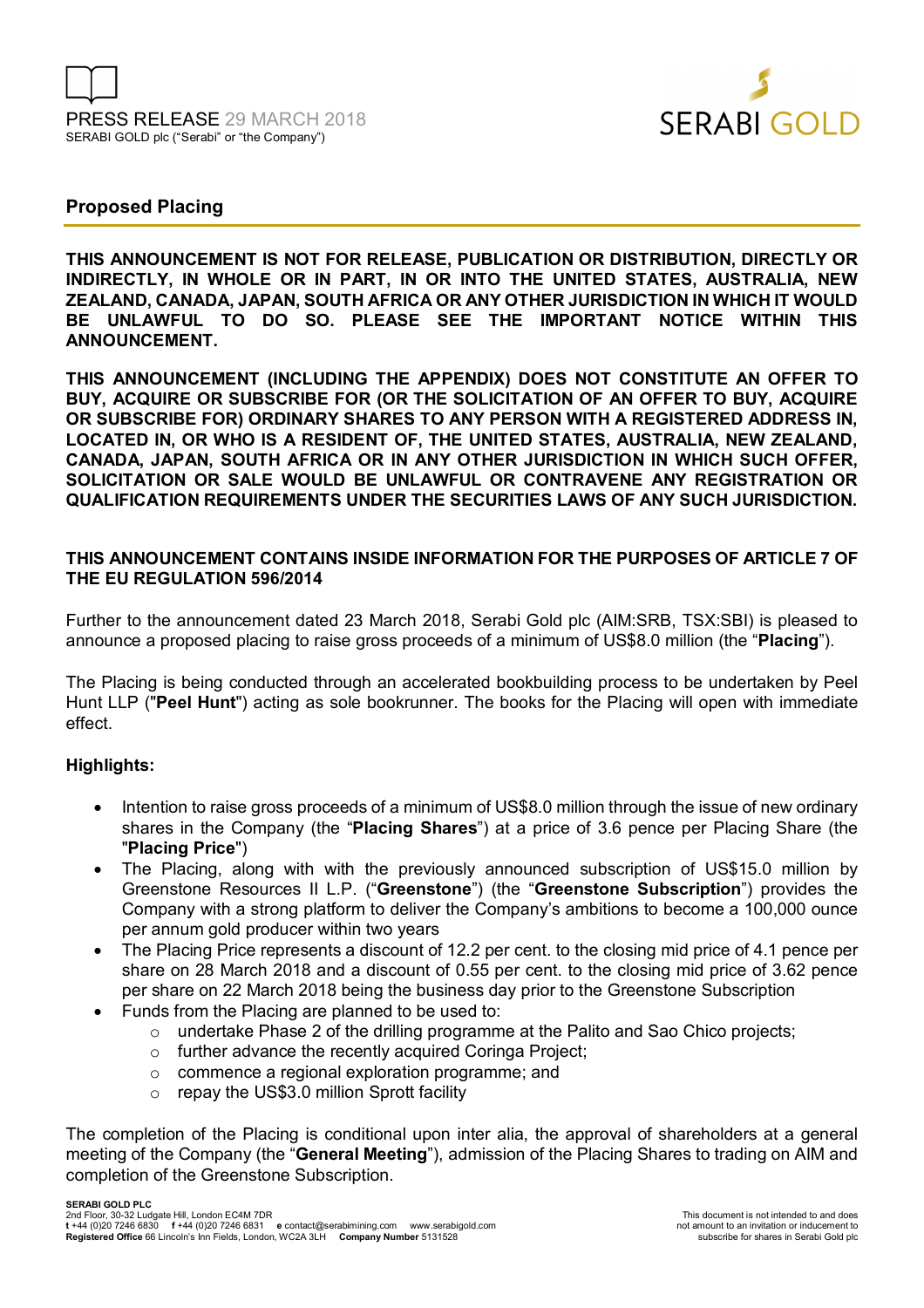



Michael Hodgson, Chief Executive Officer of Serabi, commented:

*"The proposed placing alongside the US\$15 million raised from the Greenstone Subscription last week will allow us to accelerate our development and exploration programmes at Palito, Sao Chico and Coringa, as well as allowing management to focus on other regional growth opportunities as well as strengthening the Company's working capital position."* 

**The announcement should be read in its entirety. In particular, you should read and understand the information provided in the "Important Notice" section and the detailed terms and conditions described in the Appendix.** 

The person who arranged for the release of this announcement on behalf of the Company was Clive Line, Director.

### **Enquiries**

| <b>SERABI GOLD plc</b>                           |                          |                                        |                          |
|--------------------------------------------------|--------------------------|----------------------------------------|--------------------------|
| <b>Michael Hodgson</b>                           | $t +44(0)2072466830$     | <b>PEEL HUNT LLP - Sole Bookrunner</b> |                          |
| <b>Chief Executive</b>                           | m +44 (0)7799 473621     | Corporate                              |                          |
|                                                  |                          | Ross Allister                          | $t + 44 (0)20 7418 8900$ |
| <b>Clive Line</b>                                | $t +44(0)2072466830$     | <b>Richard Crichton</b>                | $t + 44 (0)20 7418 8900$ |
| <b>Finance Director</b>                          | $m + 44(0)7710151692$    | James Bavister                         | $t + 44 (0)20 7418 8900$ |
|                                                  | e contact@serabigold.com | <b>ECM Syndicate</b>                   |                          |
|                                                  | www.serabigold.com       | Al Rae                                 | t +44 (0)20 7418 8642    |
| <b>BEAUMONT CORNISH Limited</b>                  |                          | <b>Blytheweigh</b>                     |                          |
| <b>Nominated Adviser &amp; Financial Adviser</b> |                          | <b>UK Financial PR</b>                 |                          |
| Roland Cornish                                   | t +44 (0)20 7628 3396    | Tim Blythe                             | $t +44(0)2071383204$     |
| Michael Cornish                                  | t +44 (0)20 7628 3396    | Camilla Horsfall                       | $t +44(0)20713832$       |

Copies of this announcement are available from the Company's website at www.serabigold.com.

Neither the Toronto Stock Exchange, nor any other securities regulatory authority, has approved or disapproved of the contents of this announcement.

#### **IMPORTANT NOTICE**

Neither the contents of the Company's website nor the contents of any website accessible from hyperlinks on the Company's website (or any other website) is incorporated into, or forms part of, this announcement.

This announcement does not constitute, or form part of, a prospectus relating to Serabi Gold plc (the "**Company**"). No prospectus or admission document will be made available in connection with the matters contained in this announcement.

This announcement (including the Appendix) is directed only at: (a) persons in member states of the European Economic Area who are qualified investors ("Qualified Investors") being persons falling within the meaning of Article 2(1)(e) of the EU Prospectus Directive (which means Directive 2003/71/EC (as amended by Directive 2010/73/EC)) and includes any relevant implementing directive measure in any member state) (the "Prospetus Directive"); and (b) if in the United Kingdom, persons who (i) have professional experience in matters relating to investments who fall within the definition of "investment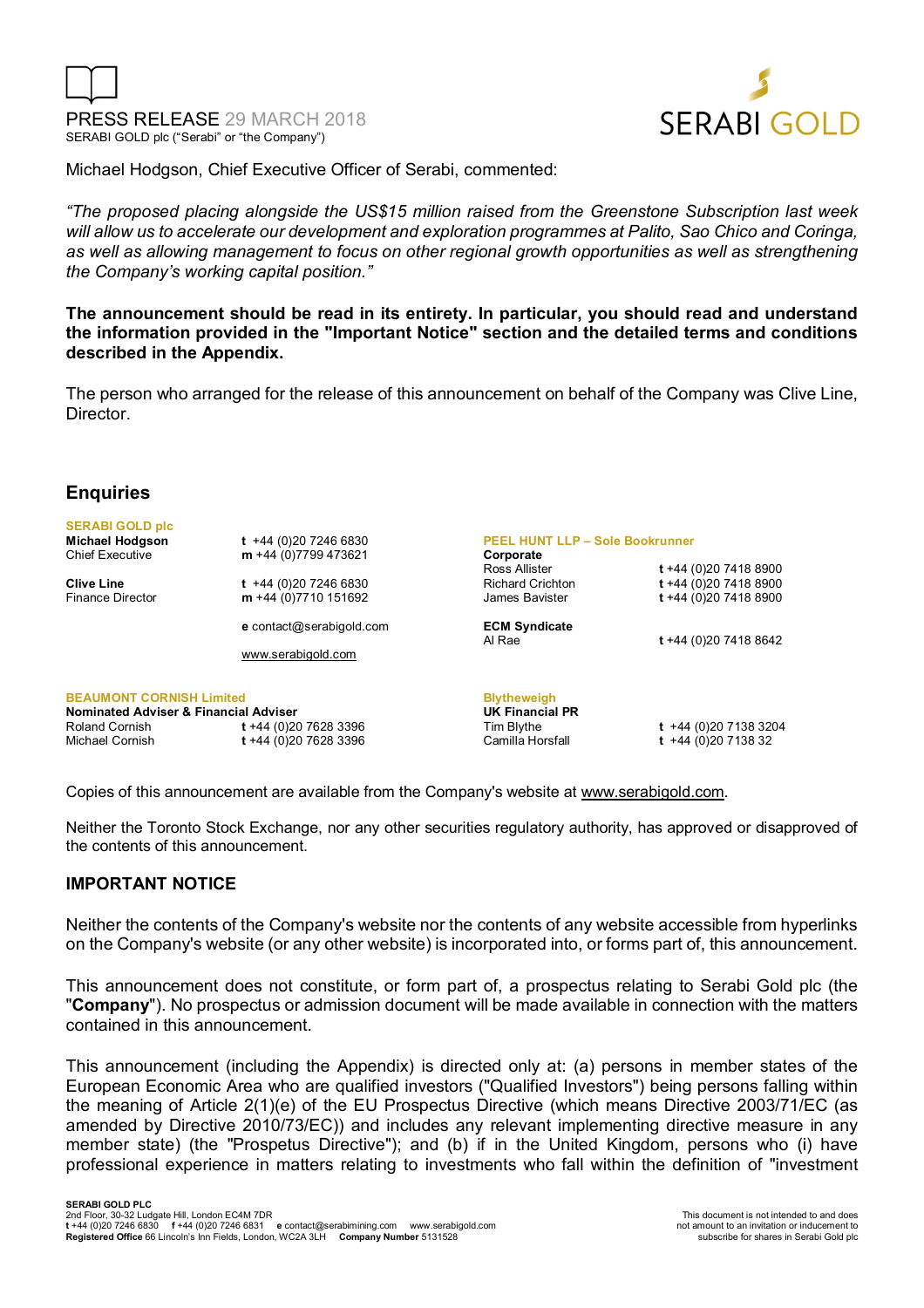

PRESS RELEASE 29 MARCH 2018 SERABI GOLD plc ("Serabi" or "the Company")



professionals" in article 19(5) of the Financial Services and Markets Act 2000 (Financial Promotion) Order 2005, as amended (the "Order"), or are high net worth companies, unincorporated associations or partnerships or trustees of high value trusts as described in article 49(2) of the Order and (ii) are "qualified investors" as defined in section 86 of the Financial Services and Markets Act 2000 (as amended) (the "FSMA") and (c) otherwise, to persons to whom it may otherwise be lawful to communicate it (all such persons together being referenced to as "relevant persons"). Any investment in connection with the Placing will only be available to, and will only be engaged with, relevant persons. Any person who is not a relevant person should not act or rely on this announcement (including the Appendix) or any of its contents.

This announcement (including the Appendix) is not for publication or distribution, directly or indirectly, in or into the United States of America. This announcement is not an offer of securities for sale into the United States. The securities referred to herein have not been and will not be registered under the U.S. Securities Act of 1933, as amended (the "Securities Act"), and may not be offered or sold in the United States, except pursuant to an applicable exemption from registration. There will be no public offering of the Placing Shares in the United Kingdom, the United States or elsewhere.

This announcement (including the Appendix) is not for release, publication or distribution, directly or indirectly, in or into the United States, Australia, New Zealand, Canada, South Africa, Japan or any jurisdiction where to do so might constitute a violation of local securities laws or regulations (a "**Prohibited Jurisdiction**"). This announcement (including the Appendix) and the information contained herein are not for release, publication or distribution, directly or indirectly, to persons in a Prohibited Jurisdiction unless permitted pursuant to an exemption under the relevant local law or regulation in any such jurisdiction.

This announcement has been issued by and is the sole responsibility of the Company.

Peel Hunt is acting solely as broker exclusively for the Company and no one else in connection with the contents of this announcement and will not regard any other person (whether or not a recipient of this announcement) as its client in relation to the contents of this announcement nor will it be responsible to anyone other than the Company for providing the protections afforded to its clients or for providing advice in relation to the contents of this announcement. Apart from the responsibilities and liabilities, if any, which may be imposed on Peel Hunt by the FSMA or the regulatory regime established thereunder, Peel Hunt accepts no responsibility whatsoever, and makes no representation or warranty, express or implied, for the contents of this announcement including its accuracy, completeness or verification or for any other statement made or purported to be made by it, or on behalf of it, the Company or any other person, in connection with the Company and the contents of this announcement respect, whether as to the past or the future. Peel Hunt accordingly disclaims all and any liability whatsoever, whether arising in tort, contract or otherwise (save as referred to above), which it might otherwise have in respect of the contents of this announcement or any such statement.

Any indication in this announcement of the price at which the ordinary shares in the Company have been subscribed for, or bought or sold, in the past cannot be relied upon as a guide to future performance. No statement in this announcement is intended to be a profit forecast and no statement in this announcement should be interpreted to mean that earnings per share of the Company for the current or future financial years would necessarily match or exceed the historical published earnings per share of the Company. The Placing Shares and the income from them may go down as well as up and investors may not get back the full amount invested on disposal of the Placing Shares.

Copies of this announcement are available from the Company's website at www.serabigold.com.

Neither the London Stock Exchange, the Toronto Stock Exchange, nor any other securities regulatory authority, has approved or disapproved of the contents of this announcement.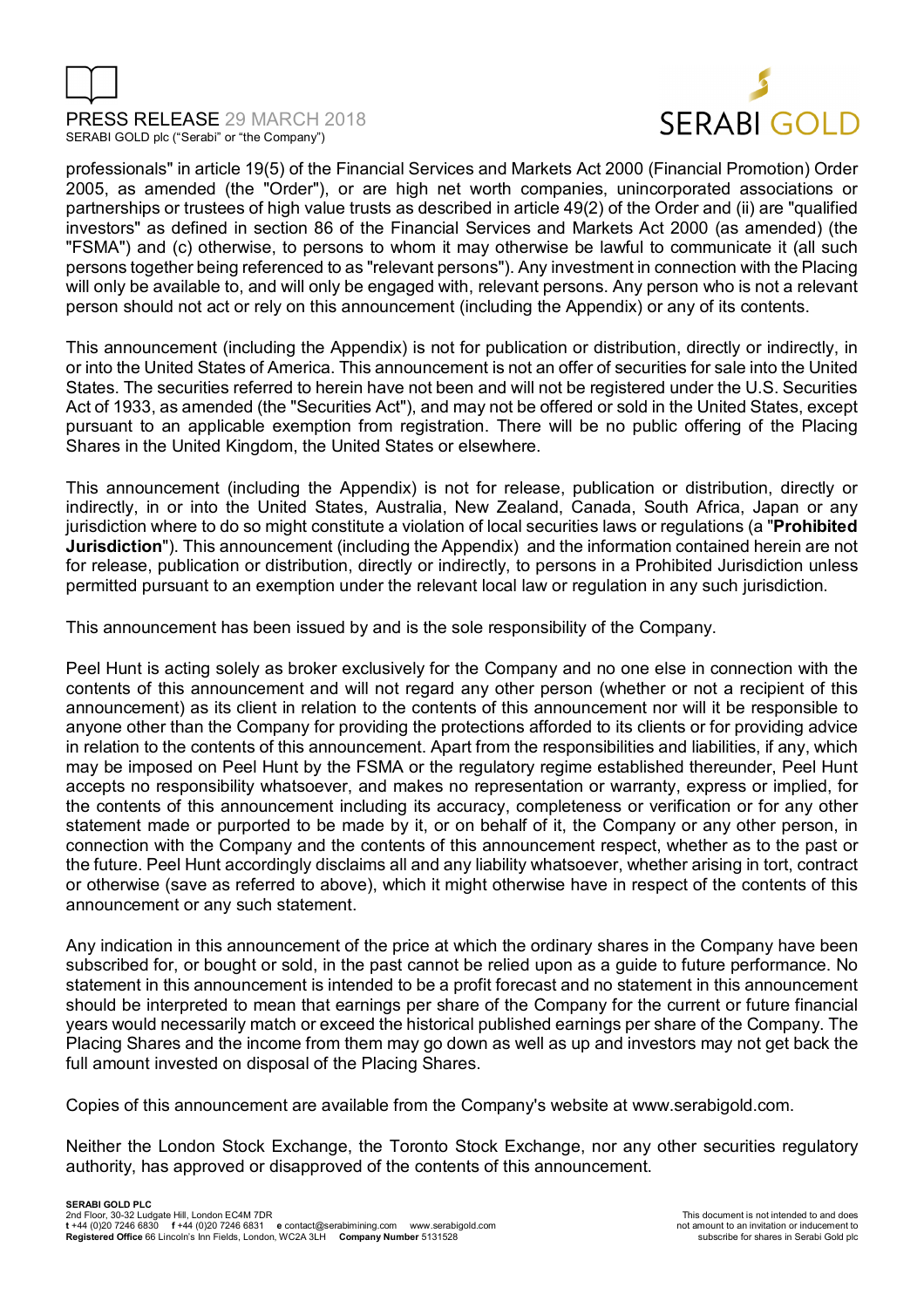



The GBP/USD exchange used in respect of the Placing is £1.00:US\$1.415.

#### **Details of the Placing**

The Placing is being conducted through an accelerated bookbuilding process to be undertaken by Peel Hunt acting as sole bookrunner (the "**Bookbuild**"). The books for the Placing will open with immediate effect. The Placing is subject to the terms and conditions set out in Appendix 1 (which forms part of this announcement). The timing of the closing of the Bookbuild and allocations are at the discretion of Peel Hunt and the Company. Closing of the Placing will be announced as soon as practicable after the close of the Bookbuild.

The Placing is not being underwritten and is subject to the conditions and termination rights set out in the placing agreement between the Company and Peel Hunt (the **"Placing Agreement"**). Further details of the Placing Agreement can be found in the terms and conditions of the Placing contained in Appendix 1 of this announcement.

The completion of the Placing is conditional upon inter alia, the approval of shareholders at a general meeting of the Company (the "**General Meeting**"), admission of the Placing Shares to trading on AIM and the completion of the Greenstone Subscription.

At the General Meeting, the Company will be seeking to pass both ordinary and special resolutions (which will require votes in favour from at least 75% of the ordinary shares in the Company ("**Ordinary Shares**") present and voting at the General Meeting) in order to give full effect to the Placing.

Fratelli Investments Limited who holds Ordinary Shares representing approximately 55.13% of the Company's current issued share capital (and which following the Greenstone Subscription will equate to 38.69% of the Ordinary Shares in issue and capable of being voted at the General Meeting) has irrevocably undertaken to vote in favour of the resolutions.

Greenstone (who, on completion of the Greenstone Subscription, will hold 29.82% of Ordinary Shares in issue and capable of being voted at the General Meeting), has, subject to the completion of the Greenstone Subscription, irrevocably undertaken to vote in favour of the resolutions.

The Placing Shares will rank *pari passu* with the existing issued ordinary shares.

Subject to shareholder approval at the General Meeting, application will be made to the London Stock Exchange for the Placing Shares to be admitted to trading on AIM (**"Admission"**). Recognising the obligations and requirements resulting from the listing of the shares of the Company in Canada, it is expected that Admission will take place at 8:00 a.m. on or around 14 May 2018 and in any event no later than 14 June 2018. Concurrently the Placing Shares will be listed for trading on the TSX.

A circular convening the General Meeting with an accompanying explanatory memorandum which provides further information on the proposed resolutions to be considered at the General Meeting will be sent to shareholders shortly. This circular will be available at www.serabigold.com.

The Appendix sets out further information relating to the Bookbuild and the terms and conditions of the Placing.

#### **Background to and reasons for the Placing**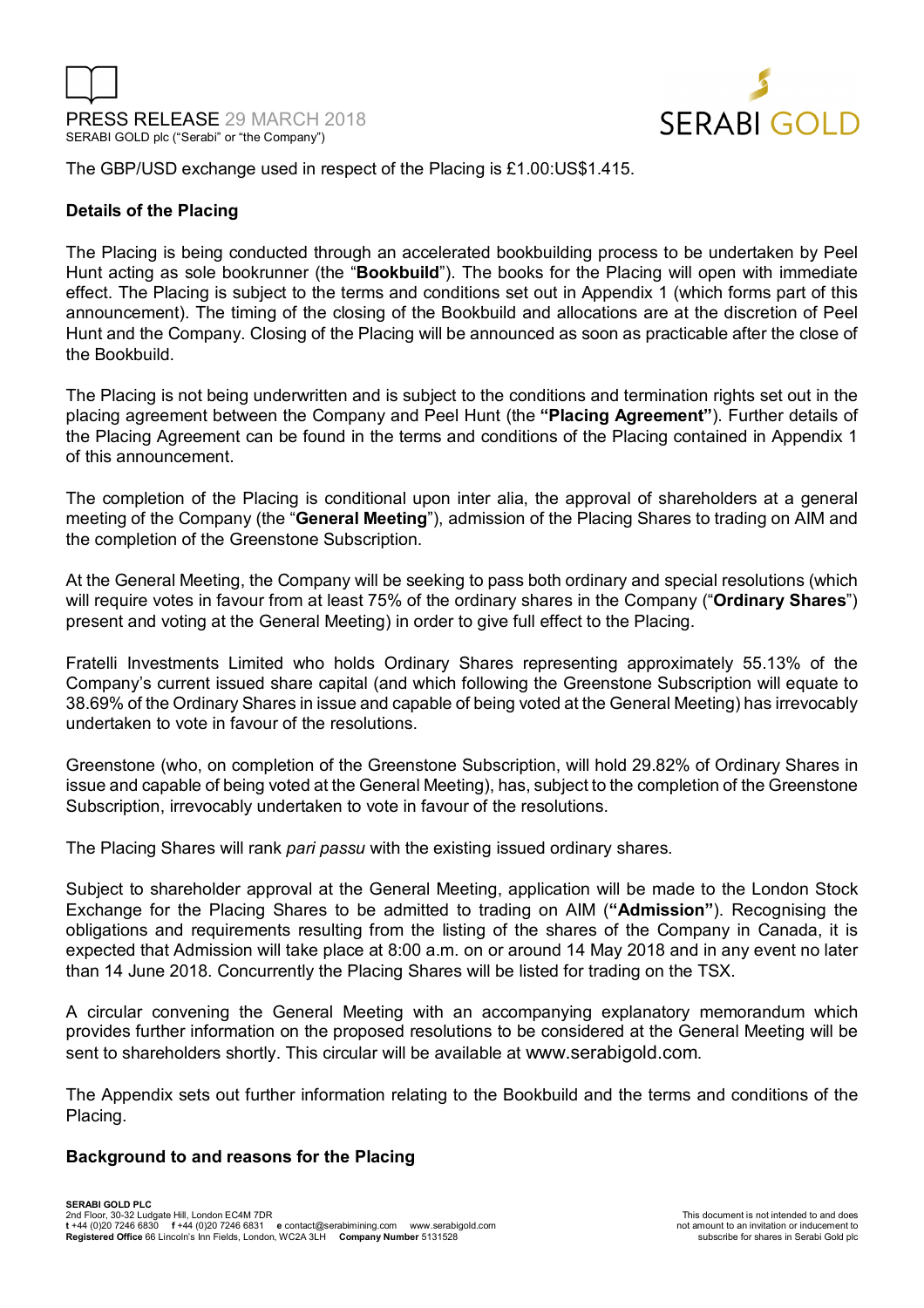



Following positive feedback from the Greenstone Subscription, the Company decided to pursue a placing to give access to further capital and to widen its shareholder base through the introduction of a broad range of investors who are also supportive of the Company's plans and ambitions. The further funds raised pursuant to the Placing will allow the Company to accelerate further exploration and evaluation work at Palito, Sao Chico and Coringa and develop additional growth opportunities as the Company moves towards its targeted production of 100,000 ounces of gold per annum.

As announced on 23 March 2018, as well as providing working capital for the Company's recently acquired Coringa Gold Project ("**Coringa**"), the Greenstone Subscription will allow the Company to expand its current 8,000 metre drill programme. This current programme is focusing on step out drilling on the current Palito mineral resources, and the Greenstone Subscription allows the Company to continue this programme at Palito beyond the current 8,000 metres, as well as commence drilling at Sao Chico, where drilling will focus on step out drilling within the mining tenement as well as drilling the geophysical anomalies identified in 2016. The Company intends to use part of the Placing proceeds to complete a Phase 2 drilling programme, which comprises drilling the 2011 discoveries at Palito which do not currently form part of the Group's mineral resources, whilst at Sao Chico step out drilling will be undertaken along strike and beyond the limits of the current mining tenement.

The Placing proceeds will also enable Serabi to accelerate its regional exploration programme and enable the early repayment of US\$3 million of the Company's total US\$8 million loan with Sprott Resources Lending Partnership.

#### **Use of proceeds**

The directors intend to use the proceeds from the Placing (exclusive of costs and commissions which will be met from existing resources) as follows:

| Use of the Placing procceds                       |               |
|---------------------------------------------------|---------------|
| Coringa Drilling                                  | <b>US\$2m</b> |
| Regional Exploration (Airborne Geophysics)        | <b>US\$1m</b> |
| Drilling programme Palito and Sao Chico - Phase 2 | <b>US\$2m</b> |
| Retirement of Sprott Loan                         | US\$3m        |
| <b>Minimum gross proceeds</b>                     | <b>US\$8m</b> |

As announced on 23 March 2018, the proceeds for the Greenstone Subscription will be used as follows:

| Use of Greenstone Subscription proceeds                             |                |
|---------------------------------------------------------------------|----------------|
| Second Installment of acquisition payment for Coringa project which | US\$5m         |
| following agreement with the Vendors is now due on 16 April 2018    |                |
| 2018 Working Capital for Coringa                                    | US\$4m         |
| Expansion of Drilling programme Palito and Sao Chico - Phase 1      | <b>US\$4m</b>  |
| <b>Corporate Working Capital</b>                                    | US\$2m         |
| Use of Greenstone subscription                                      | <b>US\$15m</b> |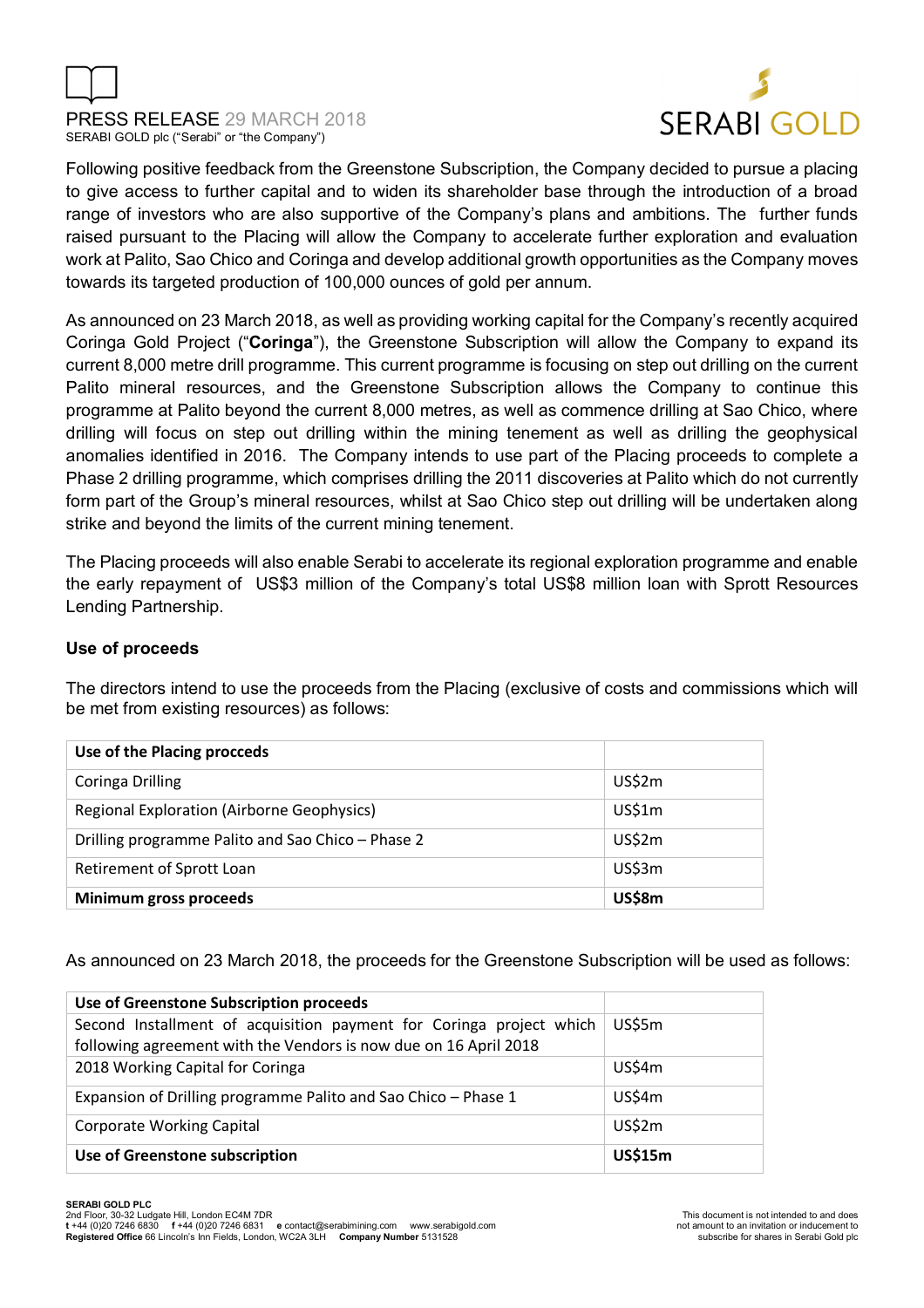



#### **Qualified Persons Statement**

The scientific and technical information contained within this announcement has been reviewed and approved by Michael Hodgson, a Director of the Company. Mr Hodgson is an Economic Geologist by training with over 26 years' experience in the mining industry. He holds a BSc (Hons) Geology, University of London, a MSc Mining Geology, University of Leicester and is a Fellow of the Institute of Materials, Minerals and Mining and a Chartered Engineer of the Engineering Council of UK, recognizing him as both a Qualified Person for the purposes of Canadian National Instrument 43-101 and by the AIM Guidance Note on Mining and Oil & Gas Companies dated June 2009.

#### **Glossary of Technical Terms**

The following is a glossary of technical terms:

Note: Mineral resources and reserves were estimated in conformity with the widely accepted CIM Estimation of Mineral Resource and Mineral Reserves Best Practices Guidelines (the "Guidelines") and are reported in accordance with the Canadian Securities Administrators' National Instrument 43-101" and the definitions applicable to individual categories of reserves and resources are set out in the Guidelines. The Glossary below includes only a summary of these definitions and readers can access the full definitions at http://web.cim.org/standards/menupage.cfm?sections=177&menu=178

"**Au**" means gold.

"**CIM**" means Canadian Institute of Mining, Metallurgy and Petroleum.

"**development**" - excavations used to establish access to the mineralised rock and other workings.

"**grade**" is the concentration of mineral within the host rock typically quoted as grams per tonne (g/t), parts per million (ppm) or parts per billion (ppb).

"**g/t**" means grams per tonne.

"**Indicated Mineral Resource**" is that part of a Mineral Resource for which quantity, grade or quality, densities, shape and physical characteristics can be estimated with a level of confidence sufficient to allow the appropriate application of technical and economic parameters, to support mine planning and evaluation of the economic viability of the deposit. The estimate is based on detailed and reliable exploration and testing information gathered through appropriate techniques from locations such as outcrops, trenches, pits, workings and drill holes that are spaced closely enough for geological and grade continuity to be reasonably assumed.

"**Inferred Mineral Resource**" is that part of a Mineral Resource for which quantity and grade or quality can be estimated on the basis of geological evidence and limited sampling and reasonably assumed, but not verified, geological and grade continuity. The estimate is based on limited information and sampling gathered through appropriate techniques from locations such as outcrops, trenches, pits, workings and drill holes.

"**Measured Mineral Resource**" is that part of a Mineral Resource for which quantity, grade or quality, densities, shape, and physical characteristics are so well established that they can be estimated with confidence sufficient to allow the appropriate application of technical and economic parameters, to support production planning and evaluation of the economic viability of the deposit. The estimate is based on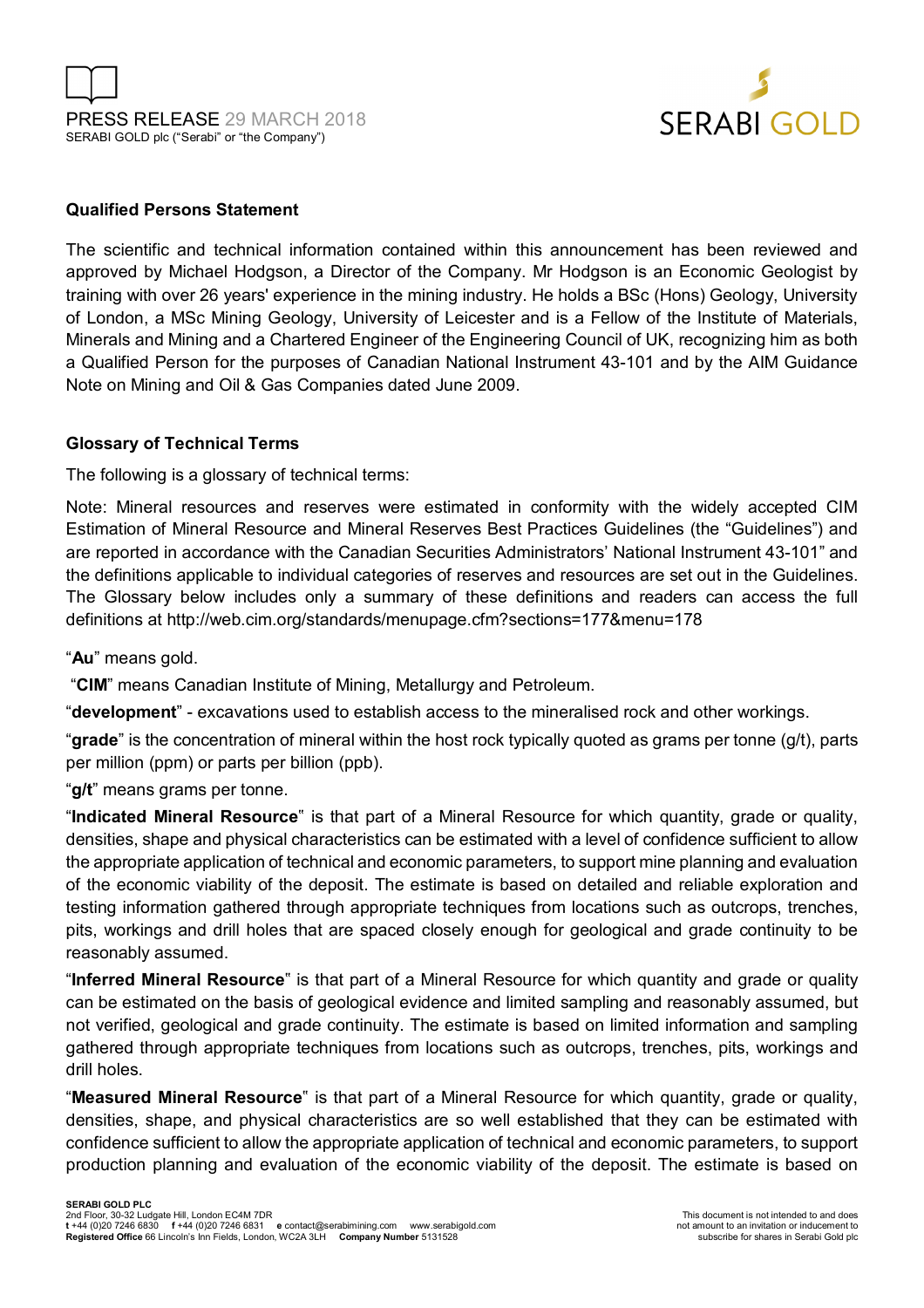



detailed and reliable exploration, sampling and testing information gathered through appropriate techniques from locations such as outcrops, trenches, pits, workings and drill holes that are spaced closely enough to confirm both geological and grade continuity.

"**Mineral Resource**" is a concentration or occurrence of diamonds, natural solid inorganic material, or natural solid fossilized organic material including base and precious metals, coal, and industrial minerals in or on the Earth's crust in such form and quantity and of such a grade or quality that it has reasonable prospects for economic extraction. The location, quantity, grade, geological characteristics and continuity of a Mineral Resource are known, estimated or interpreted from specific geological evidence and knowledge.

"**Mineral Reserve**" is the economically mineable part of a Measured or Indicated Mineral Resource demonstrated by at least a Preliminary Feasibility Study. This Study must include adequate information on mining, processing, metallurgical, economic and other relevant factors that demonstrate, at the time of reporting, that economic extraction can be justified. A Mineral Reserve includes diluting materials and allowances for losses that may occur when the material is mined.

"**Probable Mineral Reserve**" is the economically mineable part of an Indicated and, in some circumstances, a Measured Mineral Resource demonstrated by at least a Preliminary Feasibility Study. This Study must include adequate information on mining, processing, metallurgical, economic, and other relevant factors that demonstrate, at the time of reporting, that economic extraction can be justified.

"**Proven Mineral Reserve**" is the economically mineable part of a Measured Mineral Resource. A Proven Mineral Reserve implies a high degree of confidence in the Modifying Factors.

"**t**" means tonnes

"**Vein**" is a generic term to describe an occurrence of mineralised rock within an area of non-mineralised rock.

#### **APPENDIX 1**

#### **TERMS AND CONDITIONS OF THE PLACING**

**THE ANNOUNCEMENT INCLUDING THIS APPENDIX (TOGETHER THE "ANNOUNCEMENT") AND THE INFORMATION IN IT IS RESTRICTED AND IS NOT FOR PUBLICATION, RELEASE OR DISTRIBUTION, DIRECTLY OR INDIRECTLY, IN WHOLE OR IN PART, IN, INTO OR FROM THE UNITED STATES, AUSTRALIA, JAPAN, CANADA, NEW ZEALAND OR THE REPUBLIC OF SOUTH AFRICA OR ANY OTHER JURISDICTION IN WHICH SUCH PUBLICATION, RELEASE OR DISTRIBUTION WOULD BE UNLAWFUL.** 

## **IMPORTANT INFORMATION ON THE PLACING FOR INVITED PLACEES ONLY.**

MEMBERS OF THE PUBLIC ARE NOT ELIGIBLE TO TAKE PART IN THE PLACING. THIS APPENDIX AND THE TERMS AND CONDITIONS SET OUT HEREIN ARE FOR INFORMATION PURPOSES ONLY AND ARE DIRECTED ONLY AT: (A) PERSONS IN MEMBER STATES OF THE EUROPEAN ECONOMIC AREA WHO ARE QUALIFIED INVESTORS AS DEFINED IN SECTION 86(7) OF THE FINANCIAL SERVICES AND MARKETS ACT 2000 AS AMENDED, ("**QUALIFIED INVESTORS**") BEING PERSONS FALLING WITHIN THE MEANING OF ARTICLE 2(1)(E) OF THE EU PROSPECTUS DIRECTIVE (WHICH MEANS DIRECTIVE 2003/71/EC (AS AMENDED BY DIRECTIVE 2010/73/EC)) AND INCLUDES ANY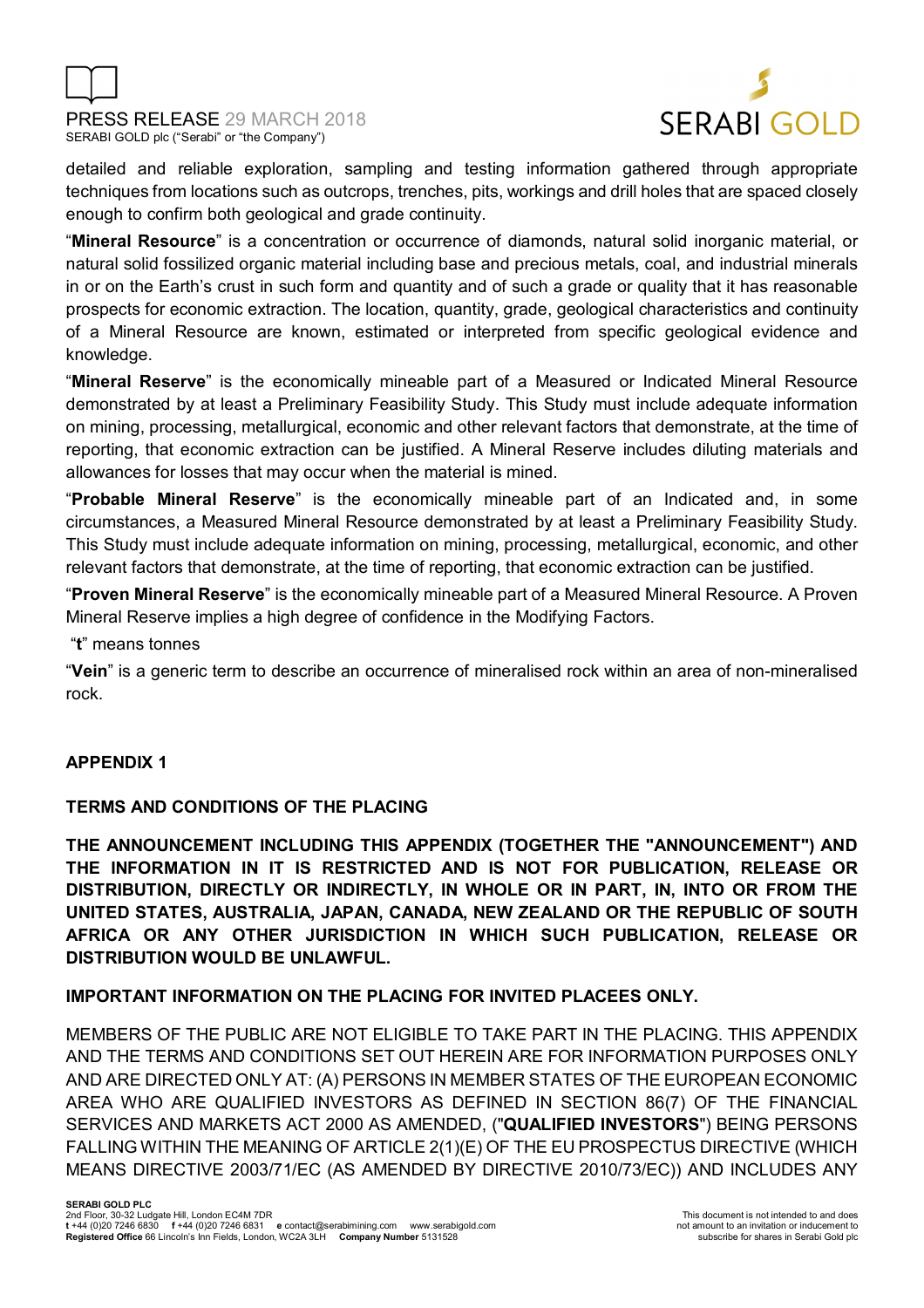

PRESS RELEASE 29 MARCH 2018 SERABI GOLD plc ("Serabi" or "the Company")



RELEVANT IMPLEMENTING DIRECTIVE MEASURE IN ANY MEMBER STATE) (THE "**PROSPECTUS DIRECTIVE**"); (B) IN THE UNITED KINGDOM, QUALIFIED INVESTORS WHO ARE PERSONS WHO (I) HAVE PROFESSIONAL EXPERIENCE IN MATTERS RELATING TO INVESTMENTS AND ARE "INVESTMENT PROFESSIONALS" FALLING WITHIN ARTICLE 19(5) OF THE FINANCIAL SERVICES AND MARKETS ACT 2000 (FINANCIAL PROMOTION) ORDER 2005 (THE "**ORDER**''); AND (II) ARE PERSONS FALLING WITHIN ARTICLE 49(2)(A) TO (D) ("HIGH NET WORTH COMPANIES, UNINCORPORATED ASSOCIATIONS, ETC") OF THE ORDER; OR (C) PERSONS TO WHOM IT MAY OTHERWISE BE LAWFULLY COMMUNICATED (ALL SUCH PERSONS TOGETHER BEING REFERRED TO AS "**RELEVANT PERSONS**").

THIS APPENDIX AND THE TERMS AND CONDITIONS SET OUT HEREIN MUST NOT BE ACTED ON OR RELIED ON BY PERSONS WHO ARE NOT RELEVANT PERSONS. ANY INVESTMENT OR INVESTMENT ACTIVITY TO WHICH THIS APPENDIX AND THE TERMS AND CONDITIONS SET OUT HEREIN RELATE IS AVAILABLE ONLY TO RELEVANT PERSONS AND WILL BE ENGAGED IN ONLY WITH RELEVANT PERSONS. THIS APPENDIX DOES NOT ITSELF CONSTITUTE AN OFFER FOR SALE OR SUBSCRIPTION OF ANY SECURITIES IN THE COMPANY. THIS ANNOUNCEMENT IS NOT AN OFFER OF OR SOLICITATION TO PURCHASE OR SUBSCRIBE FOR SECURITIES IN THE UNITED STATES.

THE SECURITIES REFERRED TO HEREIN HAVE NOT BEEN AND WILL NOT BE REGISTERED UNDER THE U.S. SECURITIES ACT OF 1933, AS AMENDED (THE "**SECURITIES ACT**"), AND MAY NOT BE OFFERED OR SOLD IN THE UNITED STATES, EXCEPT PURSUANT TO AN APPLICABLE EXEMPTION FROM, OR IN A TRANSACTION NOT SUBJECT TO, THE REGISTRATION REQUIREMENTS OF THE SECURITIES ACT. NO PUBLIC OFFERING OF SECURITIES IS BEING MADE IN THE UNITED STATES.

NEITHER THE U.S. SECURITIES AND EXCHANGE COMMISSION NOR ANY SECURITIES REGULATORY AUTHORITY OF ANY STATE OR OTHER JURISDICTION OF THE UNITED STATES HAS APPROVED OR DISAPPROVED OF AN INVESTMENT IN THE SECURITIES OR PASSED UPON OR ENDORSED THE MERITS OF THE PLACING OR THE ACCURACY OR ADEQUACY OF THE CONTENTS OF THIS ANNOUNCEMENT. ANY REPRESENTATION TO THE CONTRARY IS A CRIMINAL OFFENCE IN THE UNITED STATES.

EACH PLACEE (BEING THE PERSON PROCURED BY PEEL HUNT TO SUBSCRIBE FOR PLACING SHARES) SHOULD CONSULT WITH ITS OWN ADVISERS AS TO LEGAL, TAX, BUSINESS AND RELATED ASPECTS OF ANY INVESTMENT IN PLACING SHARES.

Persons who are invited to and who choose to participate in the Placing, by making (or on whose behalf there is made) an oral or written offer to subscribe for Placing Shares (the "**Placees**"), will be deemed to have read and understood this Announcement, including this Appendix, in its entirety and to be making such offer on the terms and conditions, and to be providing the representations, warranties, acknowledgements, and undertakings contained in this Appendix. In particular, each such Placee represents, warrants and acknowledges to Peel Hunt and the Company that:

(a) it is a Relevant Person (as defined above) and undertakes that it will acquire, hold, manage or dispose of any Placing Shares that are allocated to it for the purposes of its business;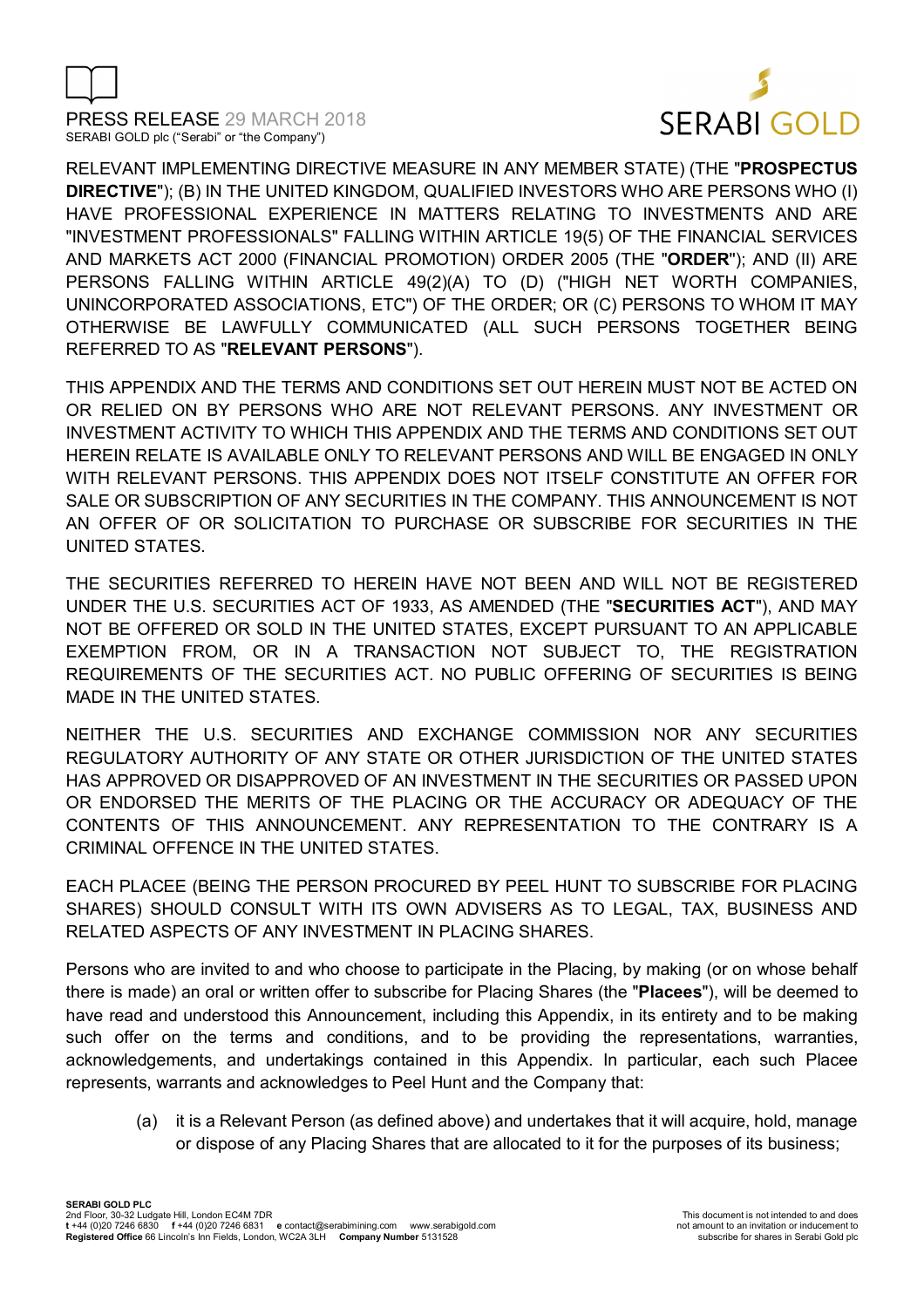



- (b) in the case of any Placing Shares acquired by it as a financial intermediary, as that term is used in Article 3(2) of the Prospectus Directive, (a) the Placing Shares acquired by it in the Placing have not been acquired on behalf of, nor have they been acquired with a view to their offer or resale to, persons in any Member State of the European Economic Area (the "**EEA**") which has implemented the Prospectus Directive other than Qualified Investors or in circumstances in which the prior consent of Peel Hunt has been given to the offer or resale; or (b) where Placing Shares have been acquired by it on behalf of persons in any member state of the EEA other than Qualified Investors, the offer of those Placing Shares to it is not treated under the Prospectus Directive as having been made to such persons; and
- (c) it is located outside the United States and acquiring the Placing Shares in an "'offshore transaction" meeting the requirements of Regulation S under the Securities Act;

The Company and Peel Hunt will rely upon the truth and accuracy of the foregoing representations, warranties, acknowledgements and undertakings. Peel Hunt does not make any representation to any Placees regarding an investment in the Placing Shares referred to in this Announcement (including this Appendix).

This Announcement does not constitute an offer, and may not be used in connection with an offer, to sell or issue or the solicitation of an offer to buy or subscribe for Placing Shares in any jurisdiction in which such offer or solicitation is or may be unauthorised or unlawful and any failure to comply with these restrictions may constitute a violation of applicable securities laws in such jurisdiction. This Announcement and the information contained herein is not for publication or distribution, directly or indirectly, to persons in the United States, Australia, Canada, New Zealand, Japan or South Africa or in any other jurisdiction in which such publication or distribution is unauthorised or unlawful. Persons (including, without limitation, custodians, nominees and trustees) into whose possession this Announcement and this Appendix may come are required by the Company to inform themselves about and to observe any restrictions of transfer of this Announcement. No public offer of securities of the Company is being made in the United Kingdom, the United States or elsewhere.

In particular, the Placing Shares referred to in this Announcement have not been and will not be registered under the Securities Act or any laws of or with any securities regulatory authority of any state or other jurisdiction of the United States, and may not be offered, sold, pledged or otherwise transferred within the United States except pursuant to an exemption from, or in a transaction not subject to, the registration requirements of the Securities Act and the securities laws of any state or other jurisdiction of the United States. No public offering of the Placing Shares or any other securities is being made in the United States. No money, securities or other consideration from any person inside the United States is being solicited pursuant to this Announcement, the Placing, or the Bookbuild and, if sent in response to the information contained in the Announcement, will not be accepted. This Announcement is not an offer of securities for sale into the United States. The Placing Shares are being offered and sold outside the United States in accordance with Regulation S under the Securities Act.

The Placing Shares have not been approved or disapproved by the US Securities and Exchange Commission, any state securities commission or other regulatory authority in the United States, nor have any of the foregoing authorities passed upon or endorsed the merits of the Placing or the accuracy or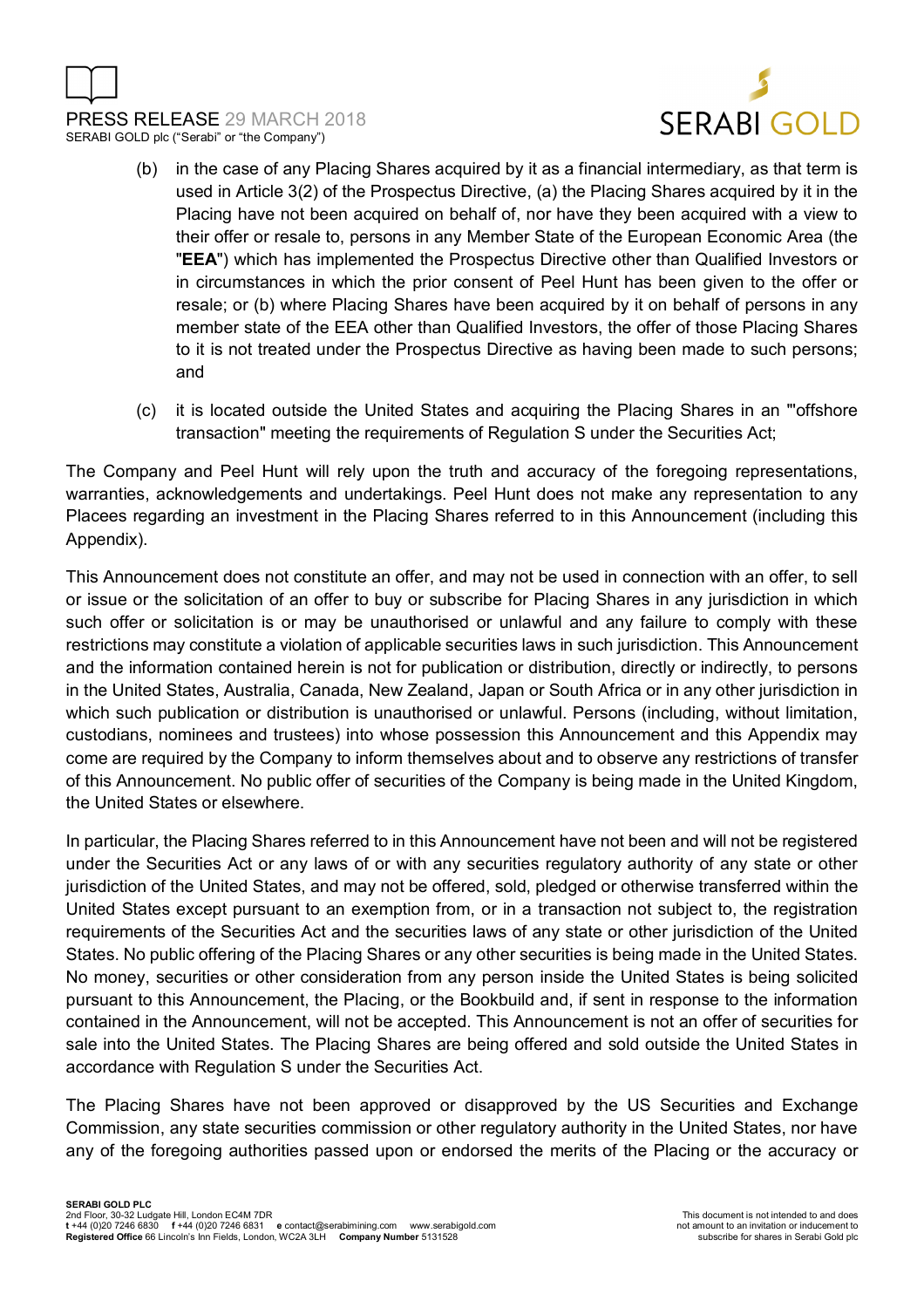



adequacy of this Announcement. Any representation to the contrary is a criminal offence in the United States.

The Placing Shares have not been and will not be qualified for distribution under applicable Canadian securities laws and, accordingly, any offer and distribution of the Placing Shares in Canada will be made on a basis that is exempt from the prospectus requirements of Canadian securities laws; no prospectus has been lodged with or registered by the Australian Securities and Investments Commission or the Japanese Ministry of Finance; and the Placing Shares have not been nor will they be, registered under or offered in compliance with the securities laws of any state, province or territory of Australia, Canada, New Zealand, Japan or South Africa. Accordingly, the Placing Shares may not (unless an exemption under the relevant securities laws is applicable) be offered, sold resold or delivered, directly or indirectly, in or into Australia, Canada, New Zealand, Japan or South Africa or any other jurisdiction outside the United Kingdom.

Persons (including, without limitation, nominees and trustees) who have a contractual or other legal obligation to forward a copy of this Appendix or the Announcement of which it forms part should seek appropriate advice before taking any action.

Terms defined elsewhere in this document have the same meaning in this Appendix, unless the context requires otherwise. In this Appendix the following additional definition shall apply:

(a) "Peel Hunt Person" means any person being (i) Peel Hunt or any member (partner) of Peel Hunt, (ii) an undertaking which is a subsidiary undertaking of Peel Hunt, (iii) a parent undertaking of Peel Hunt or (other than Peel Hunt) a subsidiary undertaking of any such parent undertaking, or (iv) a director, partner, officer, agent or employee of any such person.

(b) Various dates referred to in this document are stated on the basis of the expected timetable for the Placing. It is possible that some of these dates may be changed. The expected date for Admission is on or around 14 May 2018 and, in any event, the latest date for Admission is 14 June 2018 (the "**Long Stop Date**").

#### **Information to Distributors**

Solely for the purposes of the product governance requirements contained within: (a) EU Directive 2014/65/EU on markets in financial instruments, as amended ("**MiFID II**"); (b) Articles 9 and 10 of Commission Delegated Directive (EU) 2017/593 supplementing MiFID II; and (c) local implementing measures (together, the "**MiFID II Product Governance Requirements**"), and disclaiming all and any liability, whether arising in tort, contract or otherwise, which any "manufacturer" (for the purposes of the MiFID II Product Governance Requirements) may otherwise have with respect thereto, the Placing Shares have been subject to a product approval process, which has determined that the Placing Shares the subject of the Placing are: (i) compatible with an end target market of retail investors and investors who meet the criteria of "professional clients" and "eligible counterparties", each as defined in MiFID II; and (ii) eligible for distribution through all distribution channels as are permitted by MiFID II (the "**Target Market Assessment**").

Notwithstanding the Target Market Assessment, Distributors should note that: the price of the Placing Shares may decline and investors could lose all or part of their investment; the Placing Shares offer no guaranteed income and no capital protection; and an investment in the Placing Shares is compatible only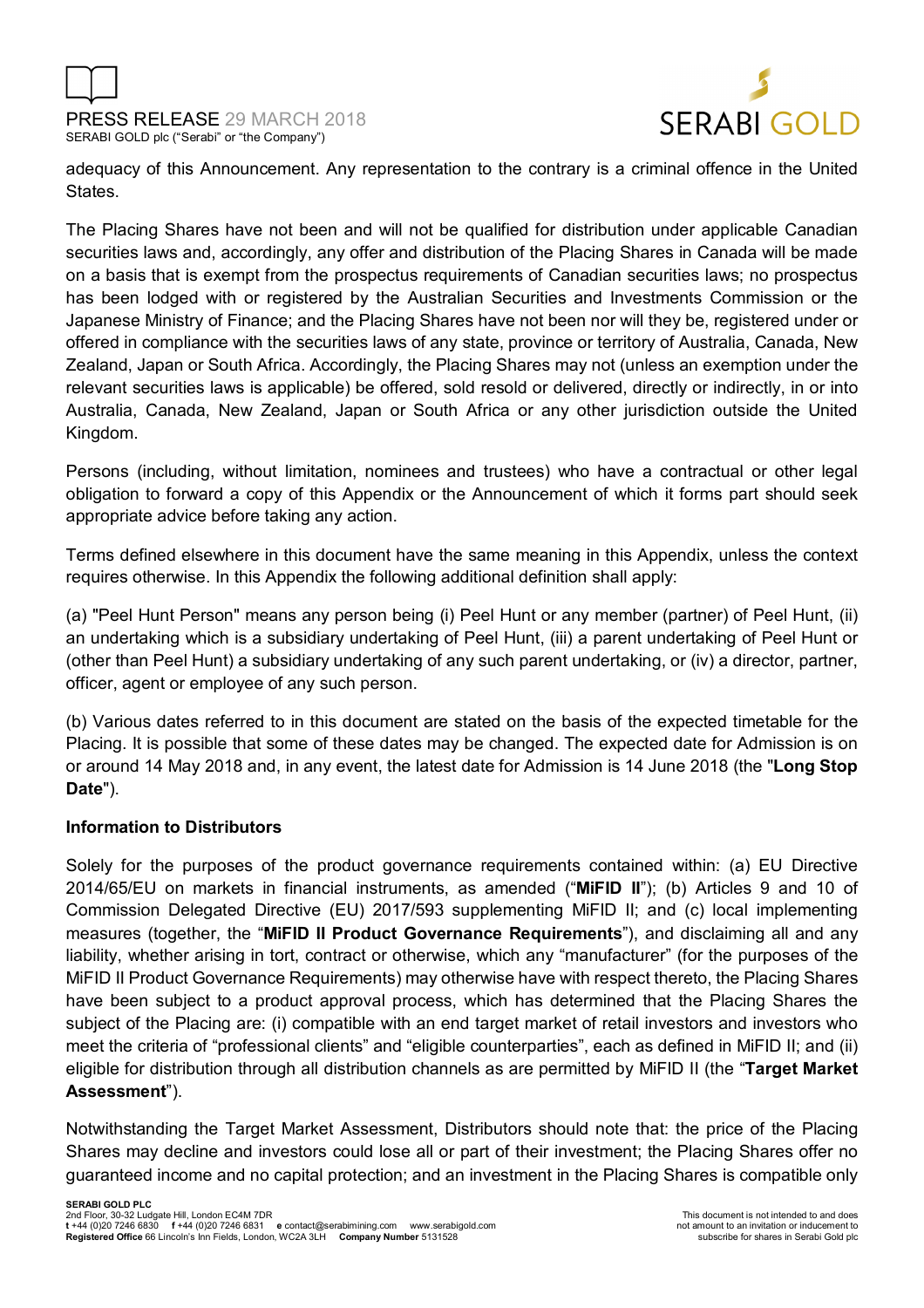



with investors who do not need a guaranteed income or capital protection, who (either alone or in conjunction with an appropriate financial or other adviser) are capable of evaluating the merits and risks of such an investment and who have sufficient resources to be able to bear any losses that may result therefrom. The Target Market Assessment is without prejudice to the requirements of any contractual, legal or regulatory selling restrictions in relation to the Placing. Furthermore, it is noted that, notwithstanding the Target Market Assessment, Peel Hunt will only procure investors who meet the criteria of professional clients and eligible counterparties.

For the avoidance of doubt, the Target Market Assessment does not constitute: (a) an assessment of suitability or appropriateness for the purposes of MiFID II; or (b) a recommendation to any investor or group of investors to invest in, or purchase, or take any other action whatsoever with respect to the Placing Shares.

Each distributor is responsible for undertaking its own target market assessment in respect of the Placing Shares and determining appropriate distribution channels.

#### **The Placing**

Peel Hunt has entered into a placing agreement with the Company under which it has, on the terms and subject to the conditions set out therein, undertaken to use its reasonable endeavours to procure subscribers for the Placing Shares at the Placing Price. To the extent Peel Hunt does not procure subscribers for Placing Shares as required, including those Placees procured by the Company, Peel Hunt will not itself subscribe for such shares.

The Placing Shares will, when issued, be credited as fully paid and will rank *pari passu* in all respects with the existing issued ordinary shares in the capital of the Company ("**Ordinary Shares**"), including the right to receive all dividends and other distributions (if any) declared, made or paid on or in respect of the Ordinary Shares after the date of issue of the Placing Shares.

#### **Participation in, and principal terms of, the Placing**

Participation in the Placing is only available to persons who may lawfully be, and are, invited to participate in it by Peel Hunt.

- 1. Peel Hunt is arranging the Placing as bookrunner and agent of the Company.
- 2. Participation in the Placing will only be available to persons who may lawfully be, and are, invited to participate by Peel Hunt. Peel Hunt and its respective affiliates are entitled to enter orders in the Bookbuild as principal.
- 3. The completion of the Bookbuild will be determined by Peel Hunt in its absolute discretion and shall then be announced on a Regulatory Information Service as soon as is practicable following the completion of the Bookbuild.
- 4. To make an order in the Bookbuild, prospective Placees should communicate their order by telephone to their usual sales contact at Peel Hunt. Each order should state the number of Placing Shares which the prospective Placee wishes to subscribe for at the Placing Price. Orders may be scaled down by Peel Hunt on the basis referred to paragraph 8 below.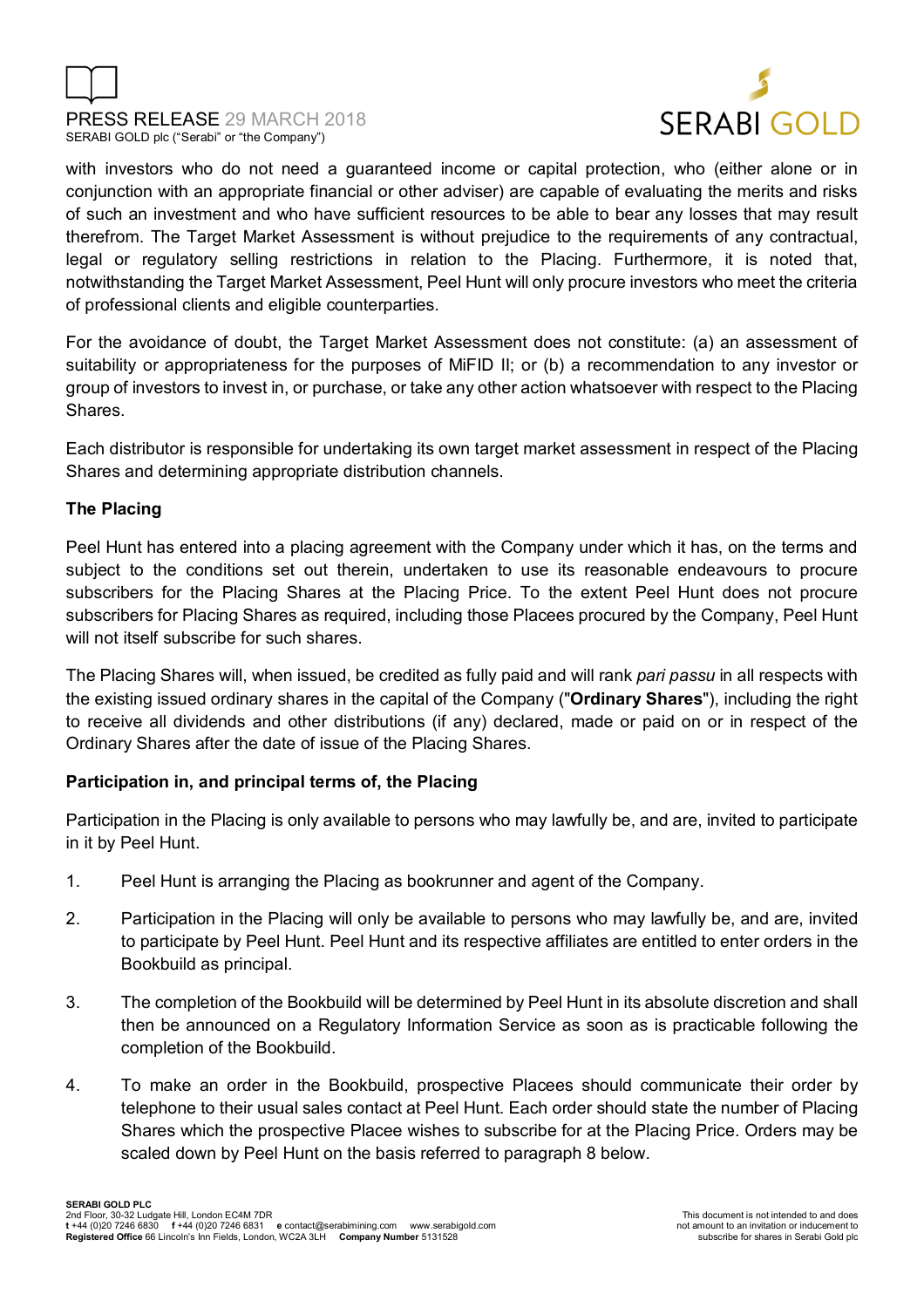PRESS RELEASE 29 MARCH 2018 SERABI GOLD plc ("Serabi" or "the Company")



- 5. The Bookbuild is expected to close no later than 4.30 pm on 29 March 2018 but may be closed earlier or later at the discretion of Peel Hunt. Peel Hunt may, in agreement with the Company accept orders that are received after the Bookbuild has closed. The Company reserves the right to reduce or seek to increase the amount to be raised pursuant to the Placing, in its absolute discretion. The final allocations of the Placing Shares (including as to the identity of the Placees and the number of shares allocated to each Placee at the Placing Price) shall be determined by Peel Hunt in its absolute discretion.
- 6. Each Placee's allocation will be confirmed to Placees orally, or by email, by Peel Hunt following the close of the Bookbuild and a trade confirmation or contract note will be dispatched as soon as possible thereafter (the "**Contract Note**"). The terms of this Appendix will be deemed incorporated into the Contract Note. Peel Hunt's oral or emailed confirmation to such Placee will constitute an irrevocable legally binding commitment upon such person (who will at that point become a Placee) in favour of Peel Hunt and the Company, under which it agrees to subscribe for the number of Placing Shares allocated to it at the Placing Price on the terms and conditions set out in this Appendix (which are deemed to be incorporated in such Contract Note) and in accordance with the Company's Articles of Association.
- 7. The Company will make a further announcement following the close of the Bookbuild detailing the number of Placing Shares to be issued.
- 8. Subject to paragraphs 4 and 5 above, Peel Hunt may choose to accept orders, either in whole or in part, on the basis of allocations determined at their discretion (in agreement with the Company) and may scale down any orders for this purpose on such basis as it may determine. Peel Hunt may also, notwithstanding paragraphs 4 and 5 above, but subject to the prior consent of the Company (i) allocate Placing Shares after the time of any initial allocation to any person submitting an order after that time; and (ii) allocate Placing Shares after the Bookbuild has closed to any person submitting an order after that time. The Company and Peel Hunt acting together reserve the right not to accept orders or to accept orders in part rather than in whole.
- 9. An order in the Bookbuild will be made on the terms and subject to the conditions in this Appendix and will be legally binding on the Placee on behalf of which it is made and, except with Peel Hunt's consent, will not be capable of variation or revocation after the time at which it is submitted. Each Placee will also have an immediate, separate, irrevocable and binding obligation, to pay Peel Hunt (or as Peel Hunt may direct) in cleared funds an amount equal to the product of the Placing Price and the number of Placing Shares for which such Placee has agreed to subscribe. Each Placee's obligations will be owed to Peel Hunt.
- 10. Irrespective of the time at which a Placee's allocation pursuant to the Placing is confirmed, settlement for all Placing Shares to be acquired pursuant to the Placing will be required to be made at the same time, on the basis explained below under "Settlement".
- 11. All obligations under the Bookbuild and Placing will be subject to fulfilment of the conditions referred to below under "Conditions of the Placing" and to the Placing not being terminated on the basis referred to below under "Conditions to the Placing".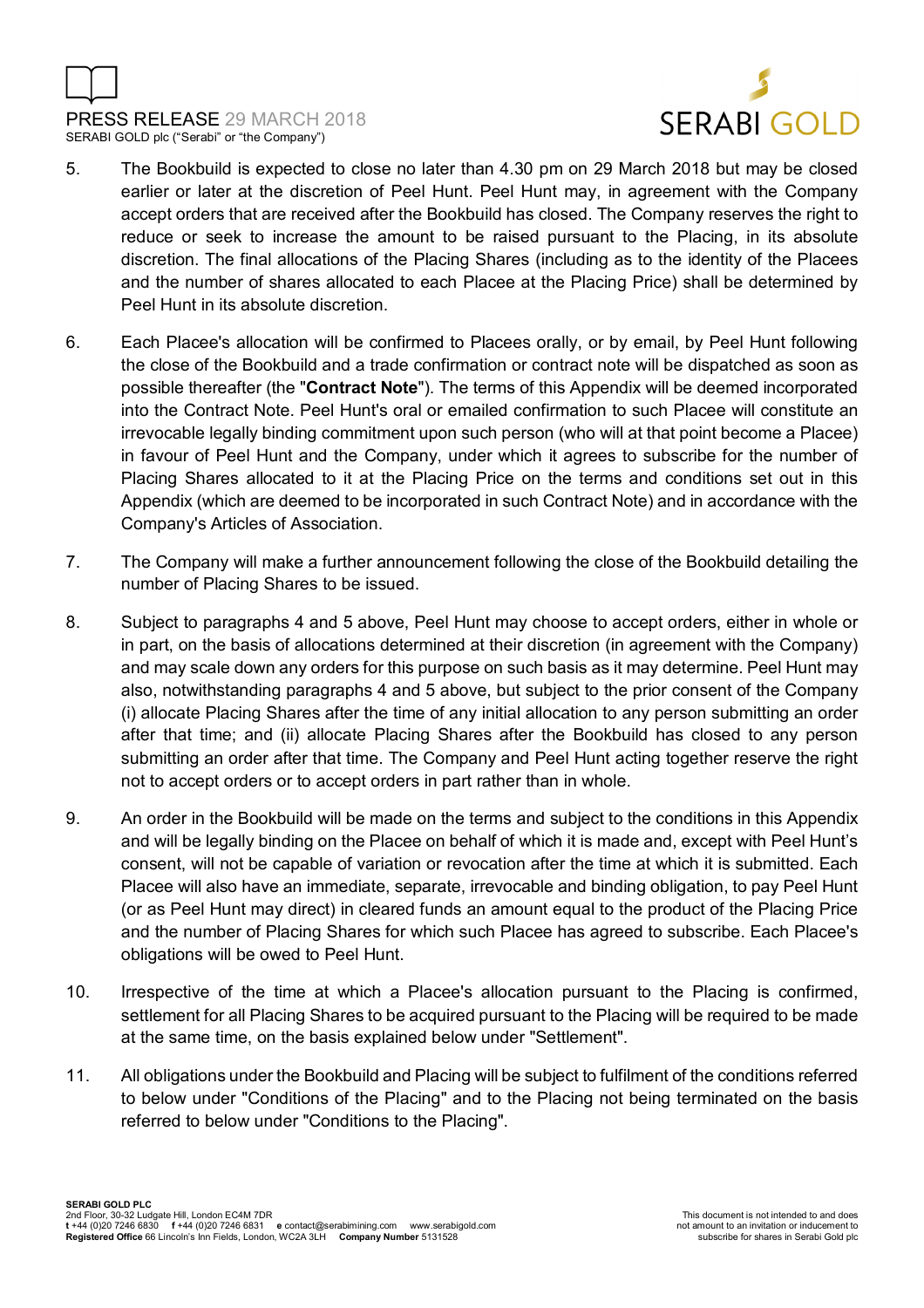



- 12. By participating in the Bookbuild, each Placee agrees that its rights and obligations in respect of the Placing will terminate only in the circumstances described below and will not be capable of rescission or termination by the Placee.
- 13. To the fullest extent permissible by law and the applicable rules of AIM, neither Peel Hunt nor any of their respective affiliates shall have any liability to Placees (or to any other person whether acting on behalf of a Placee or otherwise whether or not a recipient of these terms and conditions) in respect of the Placing. Each Placee acknowledges and agrees that the Company is responsible for the allotment of the Placing Shares to the Placees and Peel Hunt shall have no liability to the Placees for the failure of the Company to fulfil those obligations. In particular, neither Peel Hunt nor any of its affiliates shall have any liability (including to the extent permissible by law, any fiduciary duties) in respect of Peel Hunt's conduct of the Bookbuild or of such alternative method of effecting the Placing as Peel Hunt and the Company may agree.
- 14. In making an investment decision, Placees must rely on their own examination of the Company and its prospects and the terms of the Placing, including the merit and risks involved in investing in the Placing Shares.
- 15. Settlement will occur on a date to be advised but expected to be on or around 14 May 2018 ("**Closing Date**").

All such times and dates will be subject to amendment at Peel Hunt's discretion, except that in no circumstances will the date scheduled for Admission be later than the Long Stop Date.

#### **No Prospectus**

The Placing Shares are being offered to a limited number of specifically invited persons only and will not be offered in such a way as to require a prospectus in the United Kingdom or in any other jurisdiction. No offering document or prospectus has been or will be submitted to be approved by the Financial Conduct Authority, the LSE or any other regulatory body in relation to the Placing and Placees' commitments in respect of Placing Shares will be made solely on the basis of the information contained in this Announcement and the terms and conditions contained in this appendix.

#### **Application for Admission to Trading on AIM**

Application will be made to London Stock Exchange plc ("**LSE**") for the Placing Shares to be admitted to trading on AIM, the market owned and operated by the LSE ("**AIM**"), ("**Admission**"). Admission will occur on a date to be advised but expected to be on or around 8.00 am on 14 May 2018 (or such later date as may be agreed between the Company and Peel Hunt, provided that such date is no later than the Long Stop Date).

#### **Settlement**

Settlement of transactions in the Placing Shares will take place inside the CREST system.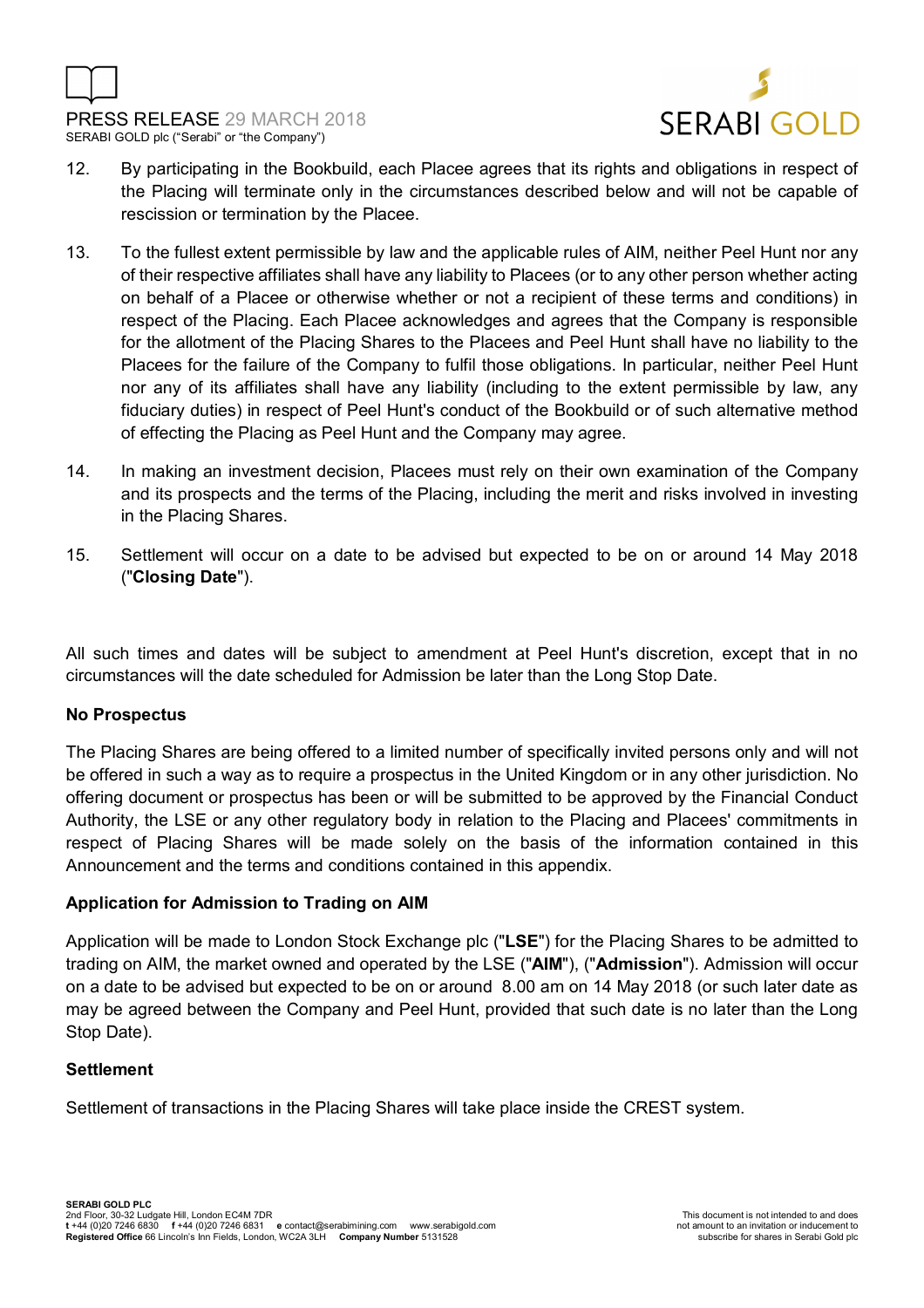



Settlement of transactions in the Placing Shares will, unless otherwise agreed, take place on a delivery versus payment basis within the CREST system administered by Euroclear UK and Ireland Limited ("**CREST**").

The Company will procure the delivery of the Placing Shares to CREST accounts operated by Peel Hunt for the Company and Peel Hunt will enter its delivery (DEL) instructions into the CREST system. The input to CREST by each Placee of a matching or acceptance instruction will then allow delivery of the relevant Placing Shares to that Placee against payment.

The Company reserves the right to require settlement for and delivery of the Placing Shares (or a portion thereof) to any Placee in any form it requires if, in Peel Hunt's opinion, delivery or settlement is not possible or practicable within CREST or would not be consistent with the regulatory requirements in the Placee's jurisdiction.

Following the close of the Bookbuild for the Placing, each Placee allocated Placing Shares in the Placing may be sent a Contract Note stating the number of Placing Shares, the Placing Price and the subscription amount payable to be allocated to it and will be required to provide Peel Hunt with funds sufficient to purchase such securities prior to the Closing Date.

Each Placee is deemed to agree that, if it does not comply with these obligations, the Company may sell any or all of the Placing Shares allocated to that Placee on such Placee's behalf and retain from the proceeds, for the Company's account and benefit, an amount equal to the aggregate amount owed by the Placee plus any interest due. The relevant Placee will, however, remain liable for any shortfall below the aggregate amount owed by it and may be required to bear any stamp duty or stamp duty reserve tax (together with any interest or penalties) which may arise upon the sale of such Placing Shares on such Placee's behalf.

It is expected that settlement will take place on or about 14 May 2018 in CREST on a T+29 basis in accordance with the instructions set out in the Contract Note. Settlement will be through Peel Hunt against CREST ID: 871.

Each Placee agrees that it will do all things necessary to ensure that delivery and payment is completed in accordance with the applicable registration and settlement procedures, including if applicable, CREST rules and regulations and settlement instructions that it has in place with Peel Hunt.

If the Placing Shares are to be delivered to a custodian or settlement agent, Placees should ensure that the Contract Note is copied and delivered immediately to the relevant person within that organisation.

Trade date: 29 March 2018

Settlement date: 14 May 2018 (Electronic)

ISIN code for the Placing Shares: GB00B4T0YL77

No UK stamp duty or stamp duty reserve tax should be payable to the extent that the Placing Shares are issued into CREST to, or to the nominee of, a Placee who holds those shares beneficially (and not as agent or nominee for any other person) within the CREST system and registered in the name of such Placee or such Placee's nominee provided that the Placing Shares are not issued to a person whose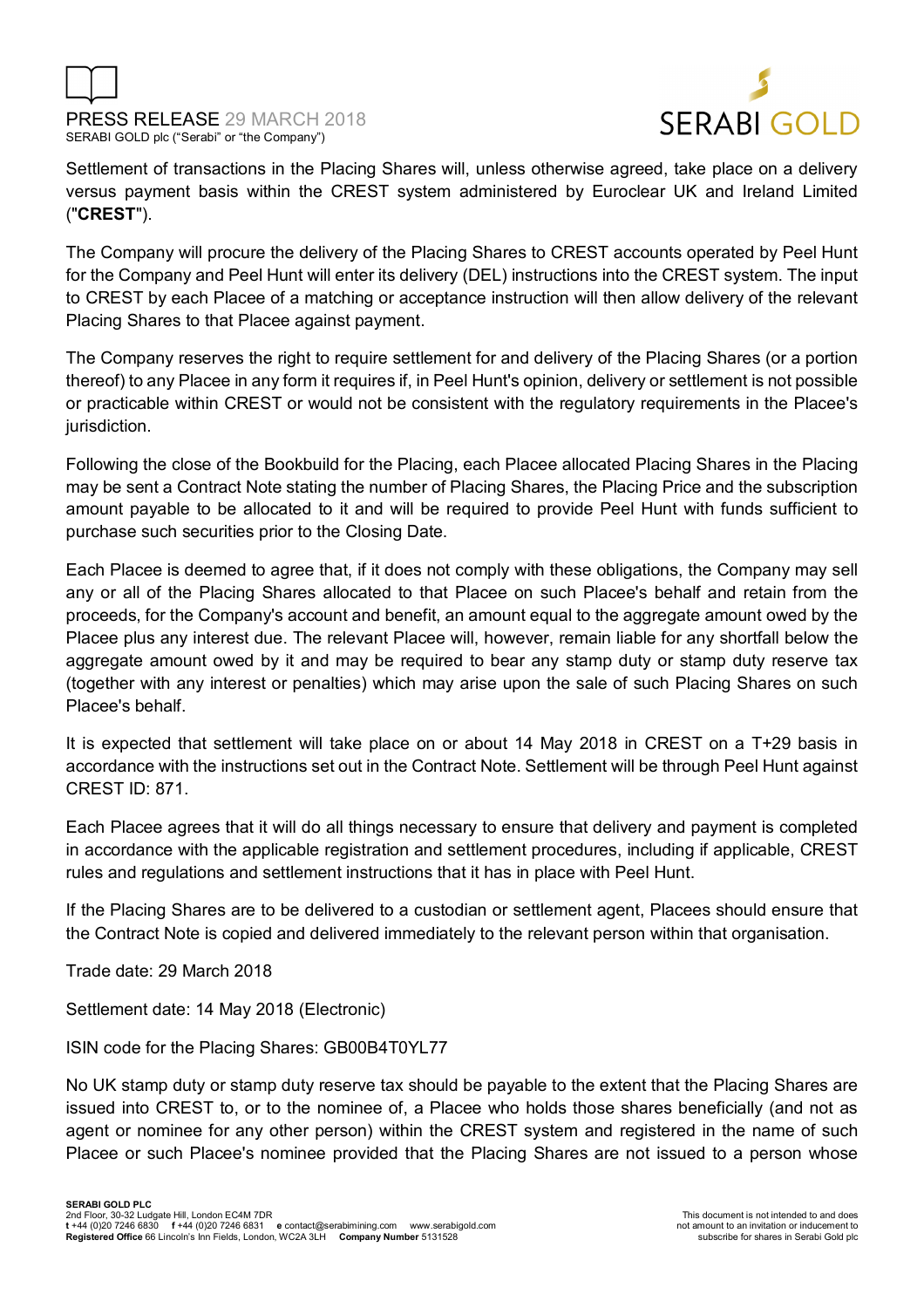



business is or includes issuing depositary receipts or the provision of clearance services or to an agent or nominee for any such person.

The agreement to settle a Placee's subscription (and/or the subscription of a person for whom such Placee is contracting as agent) free of stamp duty and stamp duty reserve tax depends on the settlement relating only to a subscription by it and/or such person direct from the Company for the Placing Shares in question. Such agreement assumes that the Placing Shares are not being subscribed for in connection with arrangements to issue depositary receipts or to transfer the Placing Shares into a clearance service. If there are any such arrangements, or the settlement relates to any other subsequent dealing in the Placing Shares, UK stamp duty or stamp duty reserve tax may be payable, for which neither the Company nor Peel Hunt will be responsible, and the Placee to whom (or on behalf of whom, or in respect of the person for whom it is participating in the Placing as an agent or nominee) the allocation, allotment, issue or delivery of Placing Shares has given rise to such UK stamp duty or stamp duty reserve tax undertakes to pay such UK stamp duty or stamp duty reserve tax forthwith and to indemnify on an after-tax basis and to hold harmless the Company and Peel Hunt in the event that the Company or Peel Hunt has incurred any such liability to UK stamp duty or stamp duty reserve tax. If this is the case, each Placee should seek its own advice and notify Peel Hunt accordingly.

In addition, Placees should note that they will be liable for any stamp duty and all other stamp, issue, securities, transfer, registration, documentary or other duties or taxes (including any interest, fines or penalties relating thereto) payable outside the UK by them or any other person on the subscription by them of any Placing Shares or the agreement by them to subscribe for any Placing Shares.

#### **Placing Agreement**

Peel Hunt entered into the Placing Agreement with the Company today under which Peel Hunt has agreed on a conditional basis to use its reasonable endeavours as agent of the Company to procure Placees at the Placing Price for the Placing Shares.

#### *Conditions to the Placing*

The Placing is conditional on, among other things:

- 1. the Company having complied with its obligations and satisfying all conditions to be satisfied by them under the Placing Agreement or the terms of this Appendix which fall to be performed or satisfied on or prior to Admission;
- 2. the Placing Agreement not being terminated in accordance with its terms by Peel Hunt;
- 3. the subscription agreement dated 23 March 2018 made between the Company and Greenstone Resources II LP in relation to Greenstone's subscription for 297,759,419 new ordinary shares in the Company not having lapsed or been terminated and having been completed in accordance with its terms;
- 4. the passing of the resolutions to authorise the issue of the Placing Shares and to dis-apply preemptions in respect of the Placing Shares at the General Meeting of the Company;
- 5. Admission taking place by the relevant time and date as stated in the Announcement; and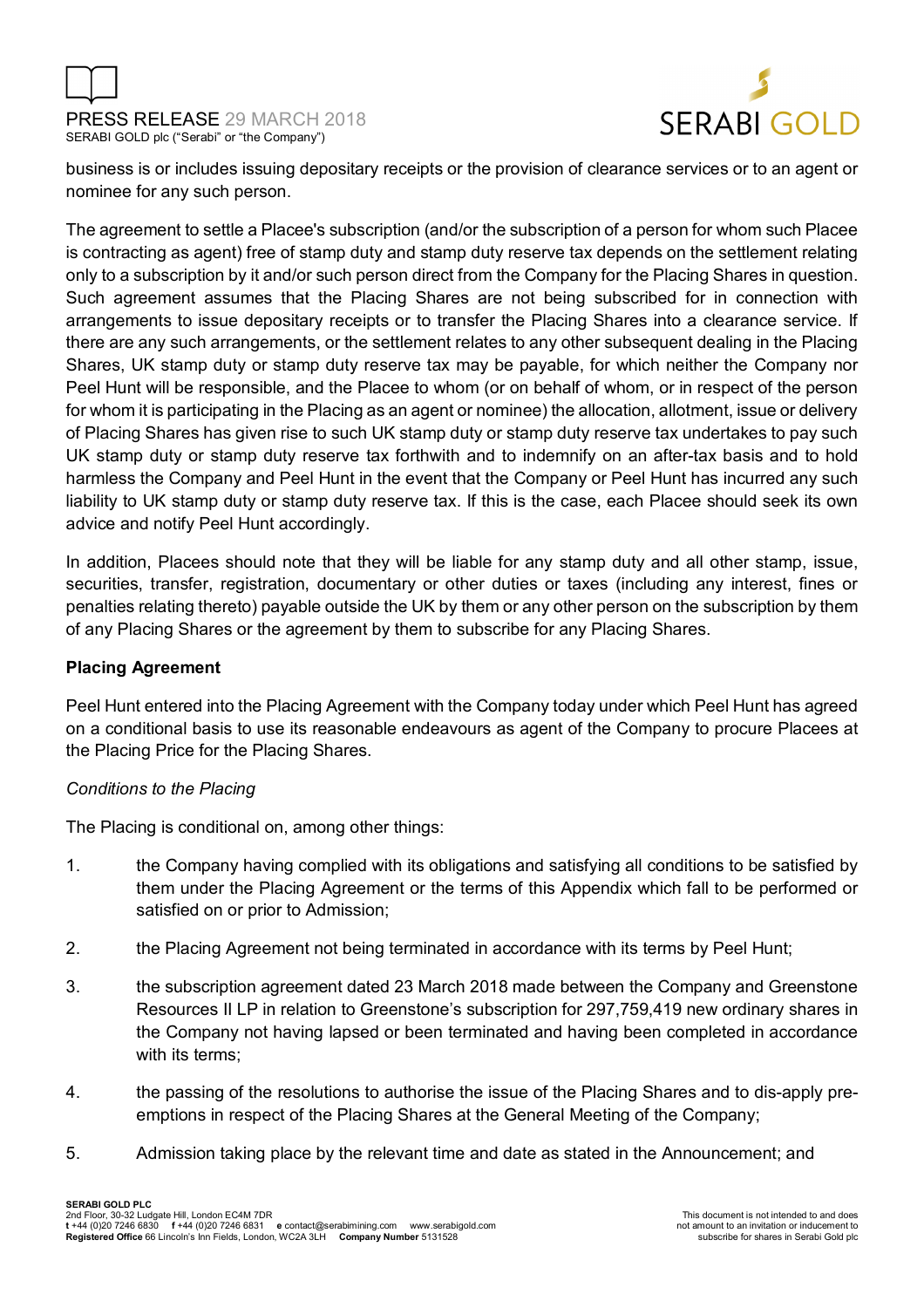

6. the Placing Agreement becoming unconditional in all other respects.

If:

- 1. any of the conditions contained in the Placing Agreement in relation to the Placing Shares are not fulfilled or waived (if capable of being waived) by Peel Hunt by the respective time or date where specified (or such later time or date as the Company and Peel Hunt may agree);
- 2. any of such conditions becomes incapable of being fulfilled; or
- 3. the Placing Agreement is terminated in the circumstances specified below,

the Placing in relation to the Placing Shares will lapse and the Placee's rights and obligations hereunder in relation to the Placing Shares shall cease and terminate at such time and each Placee agrees that no claim can be made by the Placee in respect thereof.

Peel Hunt may, in its absolute discretion, upon such terms as it thinks fit, waive compliance by the Company with certain of the Company's obligations in relation to the conditions in the Placing Agreement save that the certain conditions including the condition relating to Admission taking place may not be waived. Any such extension or waiver will not affect the Placees' commitments as set out in this Announcement.

Peel Hunt reserves the right to waive or extend the time and or date for the fulfilment of any of the conditions in the Placing Agreement to a time no later than 8 00 a.m. on the Long Stop Date.

If any condition in the Placing Agreement is not fulfilled or waived by Peel Hunt by the relevant time, the Placing will lapse and each Placee's rights and obligations in respect of the Placing will cease and terminate at such time.

Neither the Company nor Peel Hunt shall have any liability to any Placee (or to any other person whether acting on behalf of a Placee or otherwise) in respect of any decision it may make as to whether or not to waive or to extend the time and/or date for the satisfaction of any condition to the Placing nor for any decision they may make as to the satisfaction of any condition or in respect of the Placing generally and by participating in the Placing, each Placee agrees that any such decision is within the absolute discretion of the Company and Peel Hunt.

#### *Termination*

The Placing Agreement may be terminated by Peel Hunt at any time prior to Admission in certain circumstances including, among other things, following a material breach of the Placing Agreement by the Company or the occurrence of certain force majeure events. The exercise of any right of termination pursuant to the Placing Agreement, any waiver of any condition in the Placing Agreement and any decision by Peel Hunt whether or not to extend the time for satisfaction of any condition in the Placing Agreement will be within the absolute discretion of Peel Hunt. Following Admission, the Placing Agreement is not capable of rescission or termination.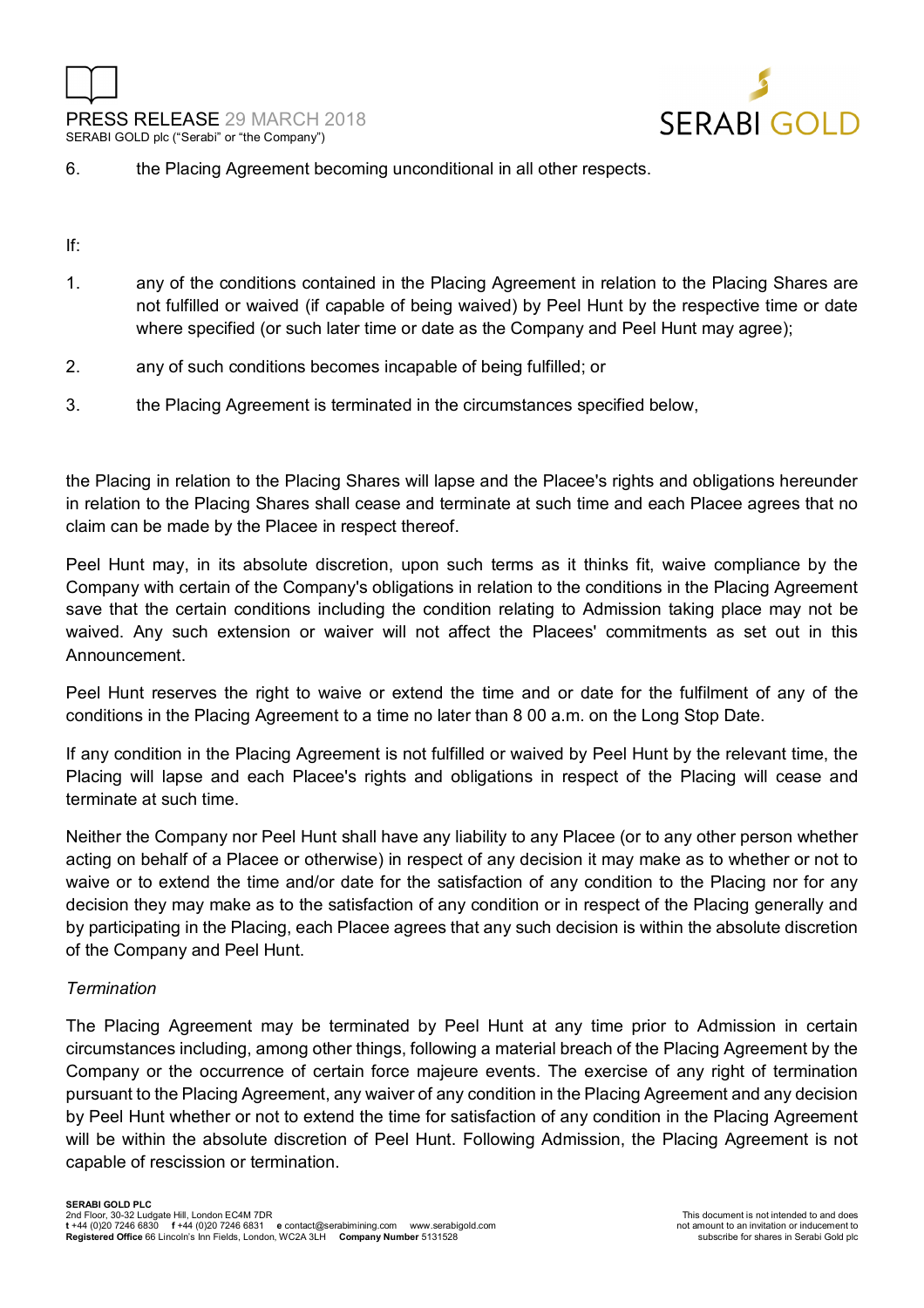



The rights and obligations of the Placees shall terminate only in the circumstances described in these terms and conditions and will not be subject to termination by the Placee or any prospective Placee at any time or in any circumstances. By participating in the Placing, Placees agree that the exercise by Peel Hunt of any right of termination or other discretion under the Placing Agreement shall be within the absolute discretion of Peel Hunt, and that it need not make any reference to Placees and that it shall have no liability to Placees whatsoever in connection with any such exercise.

### **Offer personal**

The offering of Placing Shares and the agreement arising from acceptance of the Placing is personal to each Placee and does not constitute an offering to any other person or to the public. A Placee may not assign, transfer, or in any other manner, deal with its rights or obligations under the agreement arising from the acceptance of the Placing, without the prior written agreement of Peel Hunt in accordance with all relevant legal requirements.

#### **Payment default**

A Placee's entitlement to receive any Placing Shares under the Placing will be conditional on Peel Hunt's receipt of payment in full for such Placing Shares by the relevant time to be stated in the written confirmation referred to above, or by such later time and date as Peel Hunt and the Company may in their absolute discretion determine, and otherwise in accordance with that confirmation's terms.

If any Placee fails to make such payment by the required time for any Placing Shares:

- 1. the Company may release itself, and (if at its absolute discretion it decides to do so) will be released from, all obligations it may have to allot and/or issue any such Placing Shares to such Placee or at its direction which are then unallotted and/or unissued;
- the Company may exercise all rights of lien, forfeiture and setoff over and in respect of any such Placing Shares to the full extent permitted under its Articles of Association or by law and to the extent that such Placee then has any interest in or rights in respect of any such shares;
- the Company or Peel Hunt may sell (and each of them is irrevocably authorised by such Placee to do so) all or any of such shares on such Placee's behalf and then retain from the proceeds, for the account and benefit of the Company relating to (or where applicable and in relation to (iii) below only, Peel Hunt): (i) any amount up to the total amount due to it as, or in respect of, allotment monies, or as interest on such monies, for any Placing Shares, (ii) any amount required to cover any stamp duty or stamp duty reserve tax arising on the sale, and (iii) any amount required to cover dealing costs and/or commissions necessarily or reasonably incurred by it in respect of such sale; and
- such Placee will remain liable to the Company and to Peel Hunt for the full amount of any losses and of any costs which either of them may suffer or incur as a result of it (i) not receiving payment in full for such Placing Shares by the required time, and/or (ii) the sale of any such Placing Shares to any other person at whatever price and on whatever terms as are actually obtained for such sale by or for it. Interest may be charged in respect of payments not received by Peel Hunt for value by the required time referred to above at the rate of two percentage points above the base rate of Barclays Bank plc.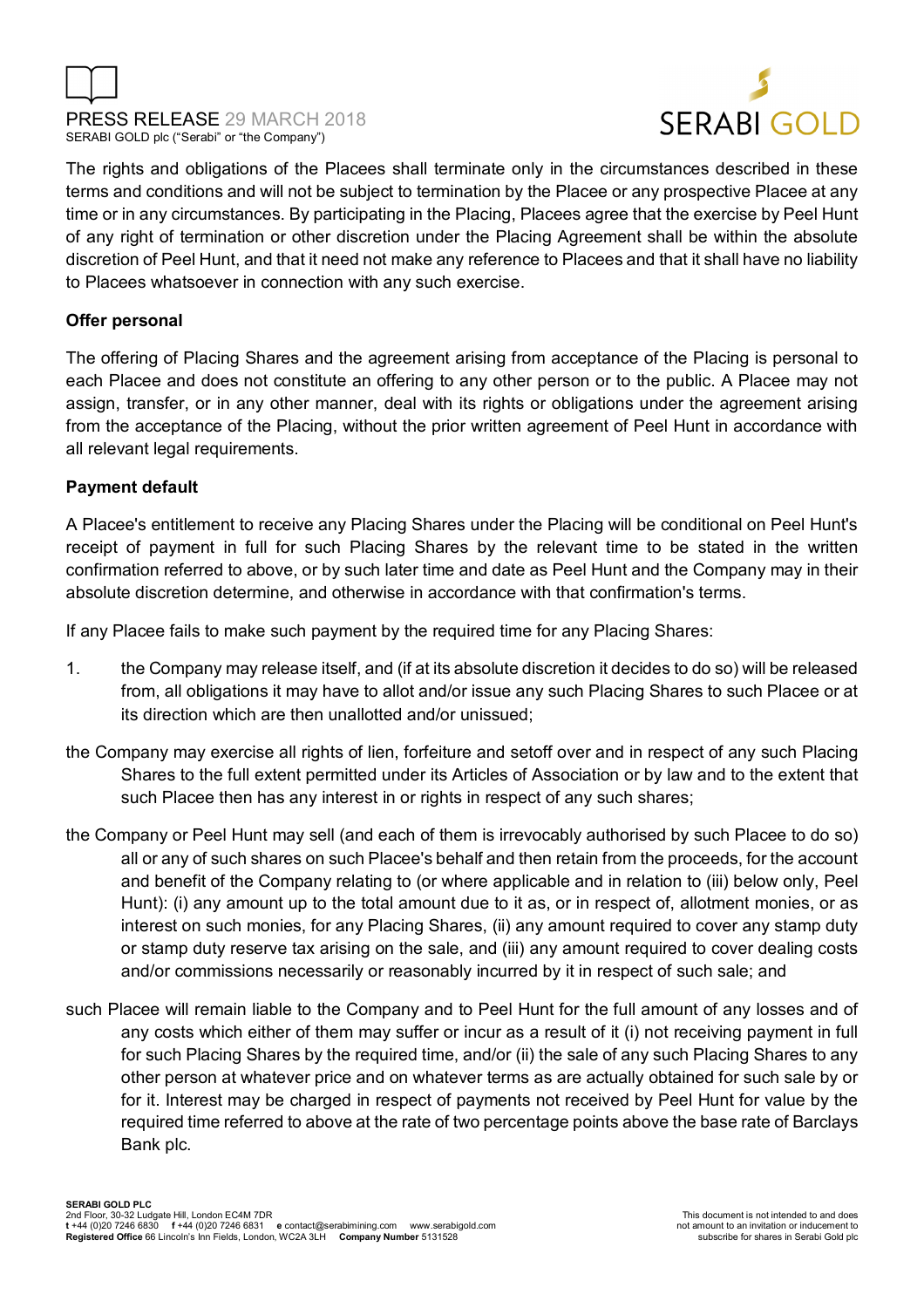

#### **Placees' representations, warranties and undertakings to the Company and Peel Hunt**

By agreeing with Peel Hunt to be allotted Placing Shares under the Placing and participating in the Bookbuild, each Placee (and any person acting on a Placee's behalf) irrevocably acknowledges and confirms and represents and warrants and undertakes to, and agrees with, each of the Company and Peel Hunt (in its capacity as placing agent) and each of their respective affiliates, in each case as a fundamental term of such Placee's acceptance of its Placing participation and of the Company's obligation to allot and/or issue any Placing Shares to it or at its direction, that:

- 1. it has read the Announcement in full, including this Appendix, and agrees to and accepts all the terms set out in the Announcement, including this Appendix, and that its acquisition of the Placing Shares is subject to and based upon all the terms, conditions, representations, warranties, acknowledgements, agreements and undertakings and other information contained therein;
- 2. its rights and obligations in respect of the Placing will terminate only in the circumstances referred to in this Appendix and will not be subject to rescission or termination by it in any circumstances;
- 3. it accepts that the content of the Announcement (excluding this Appendix) is exclusively the responsibility of the Company and that neither Peel Hunt nor any person acting on its behalf has or shall have any liability for any information, representation or statement contained in this Announcement or any information previously published by or on behalf of the Company and will not be liable for any Placee's decision to participate in the Placing based on any information, representation or statement contained in this Announcement or otherwise;
- 4. the only information on which it is entitled to rely and on which such Placee has relied in committing itself to subscribe for the Placing Shares is contained in the Announcement and any information previously published by the Company by notification to a Regulatory Information Service, such information being all that it deems necessary to make an investment decision in respect of the Placing Shares and that it has neither received nor relied on any other information given or representations, warranties or statements made by any Peel Hunt Person or the Company or their respective directors, employees, officers or agents or any other person and neither Peel Hunt nor the Company, including employees or agents nor any person acting on behalf of any of Peel Hunt or the Company will be liable for any Placee's decision to accept an invitation to participate in the Placing based on any other information, representation, warranty or statement;
- 5. it has relied on its own investigation of the business, financial or other position of the Company in deciding to participate in the Placing;
- 6. it has made an investigation of the pertinent facts relating to the operation of the Company to the extent it deems necessary in order to be fully informed with respect thereto;
- 7. it has substantial experience in evaluating and investing in shares of companies similar to the Company such that it is capable of evaluating the merits and risks of an investment in the Company, it has such knowledge and experience in financial and business matters as to be capable of protecting its own interests and evaluating the merits and risks of an investment in the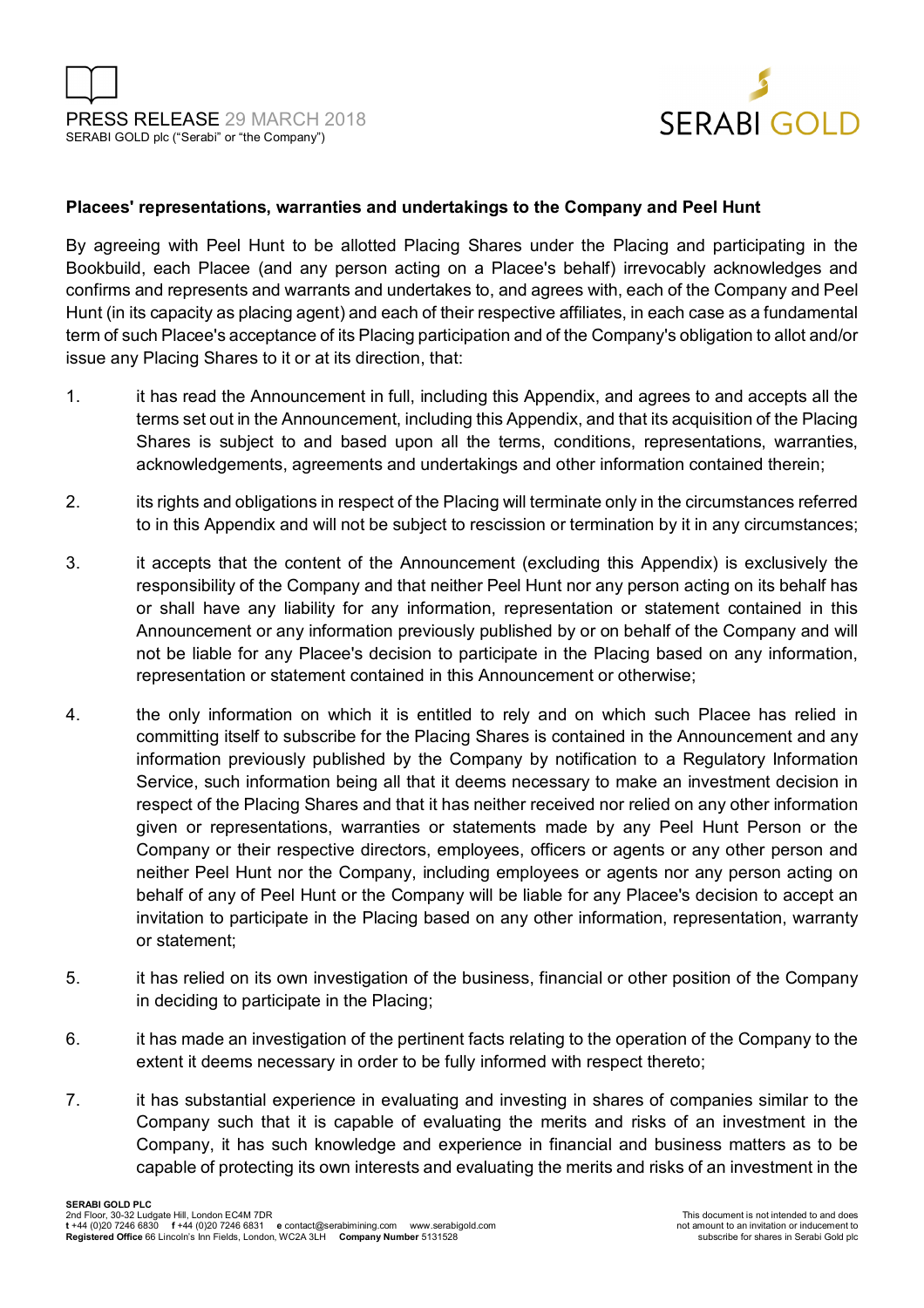



Company and it is able to bear the economic risk of a complete loss of its investment in the Company;

- 8. it has not been, and will not be, given any warranty or representation in relation to the Placing Shares or to the Company or to any other member of its Group in connection with the Placing, other than (i) as included in the Announcement by the person(s) responsible for the Announcement, (ii) by the Company as included in this document, and (iii) by the Company to the effect that (1) the Announcement will comply with all relevant requirements of the AIM Rules for Companies at the time of its publication and (2) at the time that the Placee enters into a legally binding commitment to be allotted Placing Shares pursuant to the Placing the Company will not then be in breach of its obligations under the AIM Rules for Companies or applicable law to disclose publicly in the correct manner all such information as is required to be so disclosed by the Company;
- 9. it has not relied on any representation or warranty in reaching its decision to be allotted Placing Shares under the Placing, save as given or made by the Company as referred to in the previous paragraph;
- 10. it is not a client of Peel Hunt in relation to the Placing and Peel Hunt is not acting for it in connection with the Placing and will not be responsible to it in respect of the Placing for providing protections afforded to it or its clients under the rules of the FCA (the "**FCA Rules**") or for advising it with regard to the Placing Shares and Peel Hunt shall not be responsible to it or any other person for providing the protections afforded to its customers whether under the FCA Rules or otherwise, or for advising it or any other person in respect of or in connection with such arrangements. In addition any payment by it will not be treated as client money governed by the FCA Rules. It agrees that Peel Hunt shall not be liable to it for any matter arising out of its role as placing agent or otherwise in connection with the Placing and that, where any such liability nevertheless arises as a matter of law, it will immediately waive any claim against Peel Hunt which it may have in respect thereof:
- 11. it (or any person acting on its behalf) will pay the full allotment amount at the Placing Price as and when required in respect of all Placing Shares for which it is required to be allotted under its Placing participation and will do all things necessary on its part to ensure that payment for such shares and their delivery to it or at its direction is completed in accordance with the standing CREST instructions (or, where applicable, standing certificated settlement instructions) that it has or puts in place with Peel Hunt, failing which the relevant Placing Shares may be placed with other placees or sold as Peel Hunt may, in its sole discretion and without liability to such Placee decide, and it will remain liable for the shortfall below the net proceeds of such sale and the placing proceeds of the Placing Shares, and may be required to bear any stamp duty or stamp duty reserve tax which may arise upon the placing or sale of such Placee's Placing Shares on its behalf;
- 12. its allocation (if any) of Placing Shares will represent a maximum number of Placing Shares which it will be entitled, and required, to be allotted, and that the Company and/or Peel Hunt may call upon it to be allotted a lower number of Placing Shares (if any), but in no event in aggregate more than the aforementioned maximum;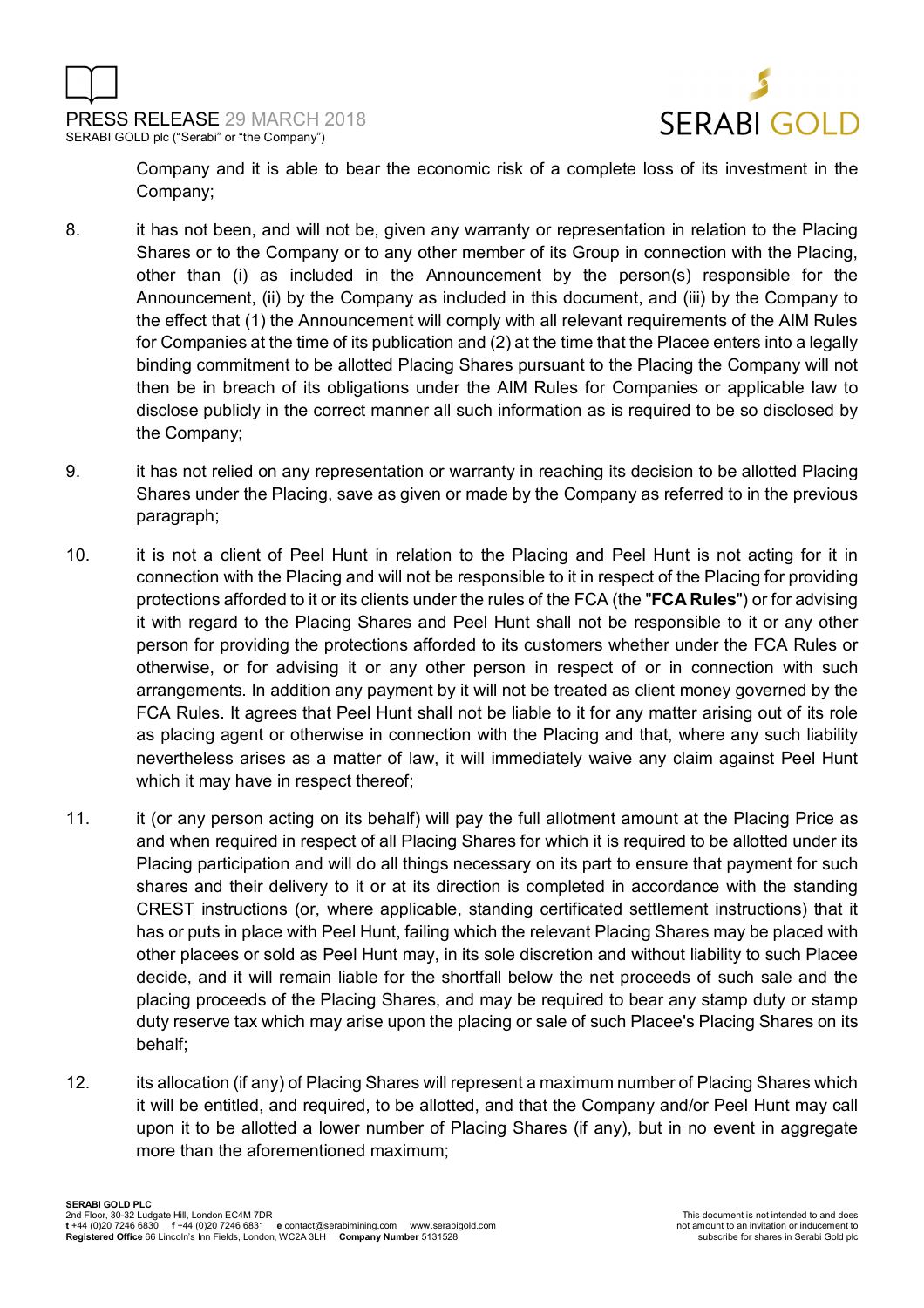## PRESS RELEASE 29 MARCH 2018 SERABI GOLD plc ("Serabi" or "the Company")



- 13. it is entitled to be allotted Placing Shares under the laws of all relevant jurisdictions which apply to it and it has complied, and will fully comply, with all such laws (including where applicable, the Criminal Justice Act 1993, money laundering and terrorist financing under the Anti-Terrorism, Crime and Security Act 2001, the Proceeds of Crime Act 2002, the Terrorism Act 2000, the Terrorism Act 2003, the Terrorism Act 2006, MAR, the Money Laundering Regulations 2007, the Money Laundering, Terrorist Financing and Transfer of Funds (Information on the Payer) Regulations 2017 and part VIII of the Financial Services and Markets Act 2000 (the "**Regulations**")) and has obtained all governmental and other consents (if any) which may be required for the purpose of, or as a consequence of, such allotment, and it will provide promptly to Peel Hunt such evidence, if any, as to the identity or location or legal status of any person which Peel Hunt may request from it in connection with the Placing (for the purpose of complying with any such laws or ascertaining the nationality of any person or the jurisdiction(s) to which any person is subject or otherwise) in the form and manner requested by Peel Hunt on the basis that any failure by it to do so may result in the number of Placing Shares that are to be allotted and/or issued to it or at its direction pursuant to the Placing being reduced to such number, or to nil, as Peel Hunt may decide at its sole discretion;
- 14. that it has identified its clients in accordance with the Regulations and that it has complied fully with its obligations pursuant to the Regulations;
- 15. it has observed the laws of all requisite territories, obtained any requisite governmental or other consents, complied with all requisite formalities and paid any issue, transfer or other taxes due in connection with its application in any territory and that it has not taken any action which will or might result in the Company, or Peel Hunt acting in breach of the regulatory or legal requirements of any territory in connection with the Placing, application for Placing Shares or the admission to AIM of the Placing Shares;
- 16. it is entitled to subscribe for or purchase the Placing Shares under the laws of all relevant jurisdictions which apply to it and that it has fully observed such laws and obtained all governmental and other consents which may be required thereunder and complied with all necessary formalities;
- 17. it has complied and will comply with all applicable provisions of the FSMA with respect to anything done or to be done by it in relation to any Placing Shares in, from or otherwise involving the United Kingdom and it has not made or communicated or caused to be made or communicated, and it will not make or communicate or cause to be made or communicated, any "financial promotion" in relation to Placing Shares in contravention of section 21 of FSMA;
- 18. it is a Relevant Person and it is acting as principal only in respect of the Placing or, if it is acting for any other person (i) it is duly authorised to do so, (ii) it is and will remain liable to the Company and/or Peel Hunt for the performance of all its obligations as a Placee in respect of the Placing (regardless of the fact that it is acting for another person), (iii) it is both an "authorised person" for the purposes of FSMA and a "qualified investor" as defined at Article 2.1(e)(i) of the Prospectus Directive acting as agent for such person, and (iv) such person is either (1) a Qualified Investor or (2) its "client" (as defined in section 86(2) of FSMA) that has engaged it to act as his agent on terms which enable it to make decisions concerning the Placing or any other offers of transferable securities on his behalf without reference to him;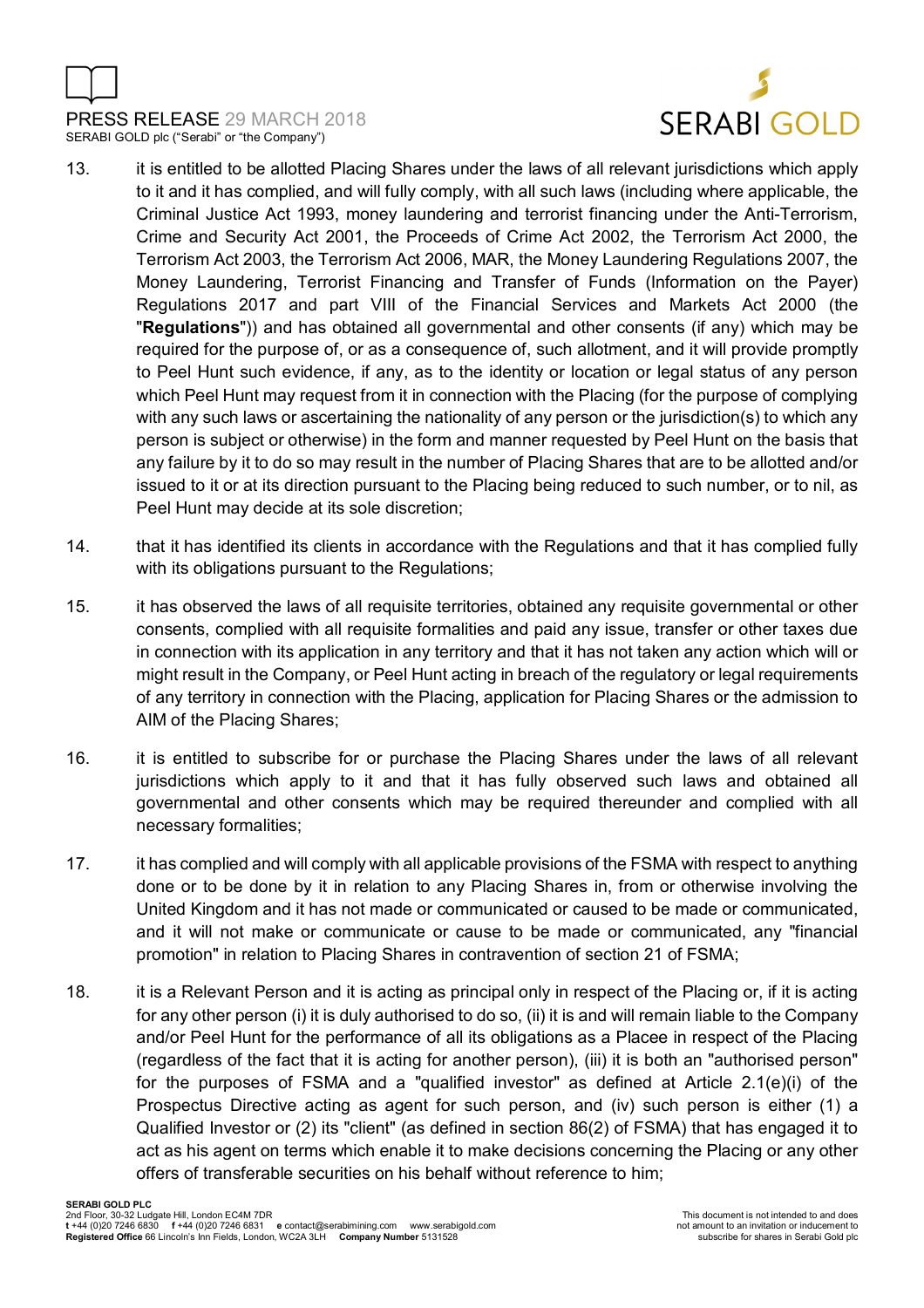

- 19. in the case of a Relevant Person who acquires any Placing Shares pursuant to the Placing acquired by it as a financial intermediary, as that term is used in Article 3(2) of the Prospectus Directive, it represents and warrants that:
	- the Placing Shares acquired by it in the Placing have not been acquired on behalf of, nor have they been acquired with a view to their offer or resale to, persons other than Relevant Persons or in circumstances in which the prior consent of Peel Hunt has been given to the offer or resale; or
	- where Placing Shares have been acquired by it on behalf of persons in any member state of the EEA other than Relevant Persons, the offer of those Placing Shares to it is not treated under the Prospectus Directive as having been made to such persons;
- 20. the Placee acknowledges that no offering document, admission document or prospectus has been, or will be, prepared in connection with the Placing and it has not received a prospectus, admission document or other offering document in connection therewith;
- 21. it has not and will not make any offer to the public of the Placing Shares for the purposes of section 102B FSMA;
- 22. it agrees to be bound by the terms of the articles of association of the Company;
- 23. nothing has been done or will be done by it in relation to the Placing or to any Placing Shares that has resulted or will result in any person being required to publish a prospectus in relation to the Company or to any shares in the capital of the Company in accordance with FSMA or the UK Prospectus Rules or in accordance with any other laws applicable in any part of the European Union or the European Economic Area;
- 24. (i) it is not, and is not acting in relation to the Placing as nominee or agent for, a person who is or may be liable to stamp duty or stamp duty reserve tax in respect of any agreement to acquire (or any acquisition of) shares or other securities at a rate in excess of 0.5 per cent. (including, without limitation, under sections 67, 70, 93 or 96 of the Finance Act 1986 concerning depositary receipts and clearance services), and the allocation, allotment, issue and/or delivery to it, or any person specified by it for registration as holder, of Placing Shares will not give rise to a liability under any such section, (ii) the person whom it specifies for registration as holder of Placing Shares will be the Placee or the Placee's nominee, and (iii) neither Peel Hunt nor the Company will be responsible to it or anyone else for any liability to pay stamp duty or stamp duty reserve tax resulting from any breach of, or noncompliance, with this paragraph. Each Placee and any person acting on behalf of such Placee agrees to participate in the Placing and it agrees to indemnify the Company and Peel Hunt in respect of the same on the basis that the Placing Shares will be allotted to the CREST account or its affiliate or agent who will hold them as nominee on behalf of such Placee until settlement in accordance with its standing settlement instructions;
- 25. it will not treat any Placing Shares in any manner that would contravene any legal or regulatory requirement applicable in any territory or jurisdiction and no aspect of its participation in the Placing will contravene any legal or regulatory requirement applicable in any territory or jurisdiction in any respect or cause the Company or Peel Hunt or their respective directors,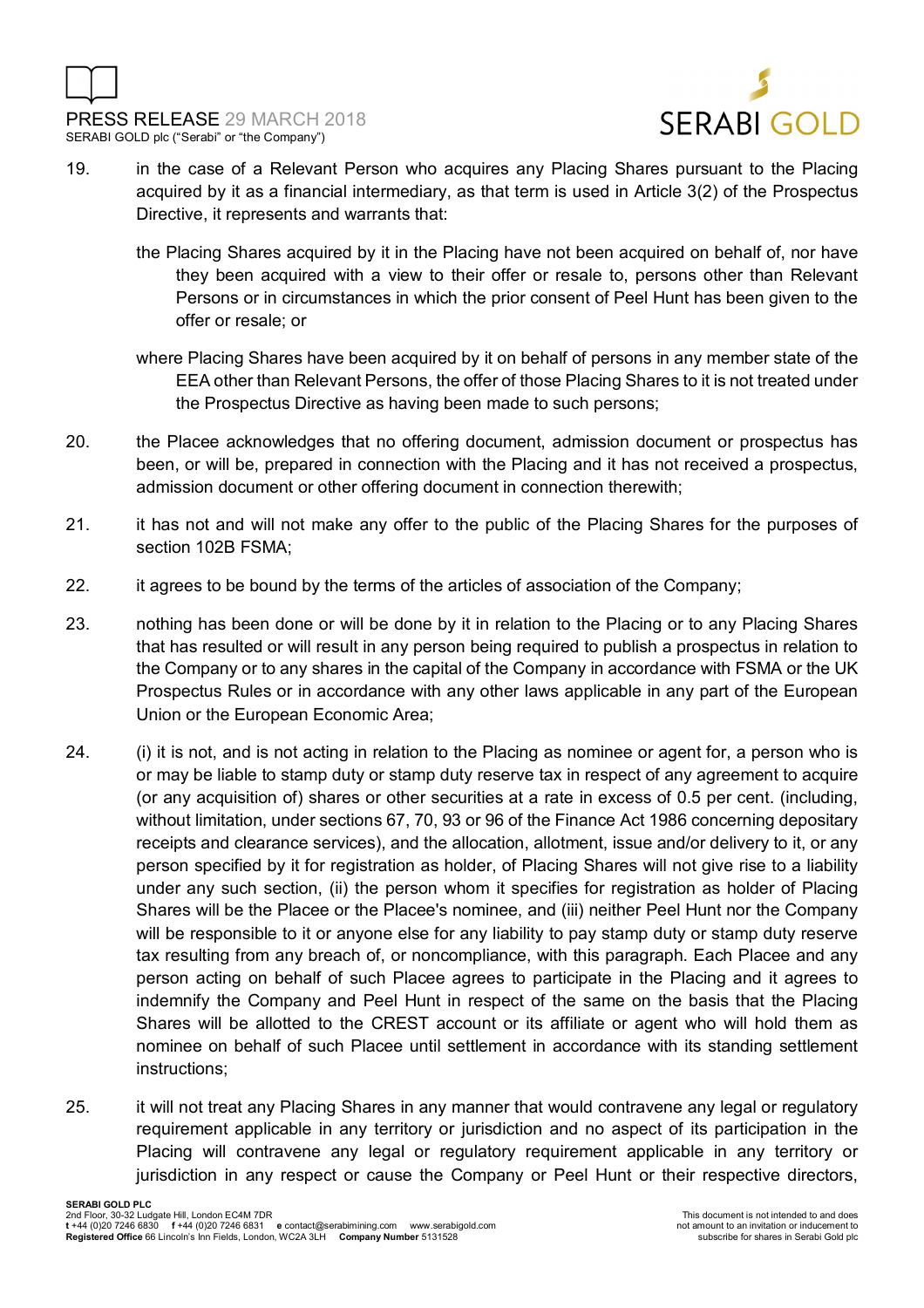



officers, employees or agents to contravene any such legal or regulatory requirement in any respect and it has obtained all governmental and other consents which may be required under the laws of the applicable territory or jurisdiction;

- 26. if a Placee is a resident in the UK: (i) it is a "qualified investor" within the meaning of Section 86(7) of FSMA; (ii) it is a person of a kind described in Article 19 and/or Article 49 and/or 43 (2) of the Order and it understands that the information contained in this Appendix is only directed at any of the following: (A) persons falling within Article 19 of the Order having professional experience in matters relating to investments; (B) persons falling within Article 49 of the Order (including companies and unincorporated associations of high net worth and trusts of high value); or (C) persons to whom it would otherwise be lawful to distribute it; and that, accordingly, any investment or investment activity to which this Appendix relates is available to it as such a person or will be engaged in only with it as such a person;
- 27. if a Placee is an investor located within a member state of the European Economic Area, it is: (i) a "qualified investor" within the meaning of Article 2(1)(e) of the Prospectus Directive; and (ii) a "professional client" or an "eligible counterparty" within the meaning set out in MiFID II and as implemented into national law of the relevant EEA state;
- 28. (applicable terms and expressions used in this paragraph have the meanings that they have in Regulation S made under the Securities Act) (i) the Placing Shares have not been and will not be registered under the Securities Act or under the securities laws of any State of or other jurisdiction within the United States, (ii) subject to certain exceptions, Placing Shares may not be offered or sold, resold, or delivered, directly or indirectly, into or within the United States (iii) it is (and any such account for which it is acting is) not within the United States and will be acquiring Placing Shares in an "offshore transaction" (iii) neither it, its affiliates, nor any persons acting on its behalf, has engaged or will engage in any directed selling efforts with respect to the Placing Shares, (iv) it will not distribute this document or any offering material relating to Placing Shares, directly or indirectly, in or into the United States or to any persons resident in the United States;
- 29. it is not and, if different, the intended beneficial owner of the Placing Shares allocated to it is not, and at the time the Placing Shares are acquired will not be, a resident or national of Canada, Japan, Australia, New Zealand or the Republic of South Africa or a corporation, partnership or other entity organised under the laws of Australia, Canada, New Zealand, South Africa or Japan, and the Placing Shares have not been and will not be registered under the securities legislation of Canada, Japan, Australia, New Zealand or South Africa and, subject to certain exceptions, may not be offered, sold, taken up, renounced or delivered or transferred, directly or indirectly, in or into those jurisdictions;
- 30. it will not distribute any press announcement relating to the Placing or any other offering material, directly or indirectly, in or into the United States, Canada, Japan, New Zealand, South Africa or Australia or in or into any other jurisdiction where it would be unlawful to do so or to any person resident in such countries;
- 31. where the Placee is acquiring Placing Shares for one or more managed accounts, it represents and warrants that it is authorised in writing by each managed account: (a) to acquire the Placing Shares for each managed account; (b) to make on its behalf the representations, warranties,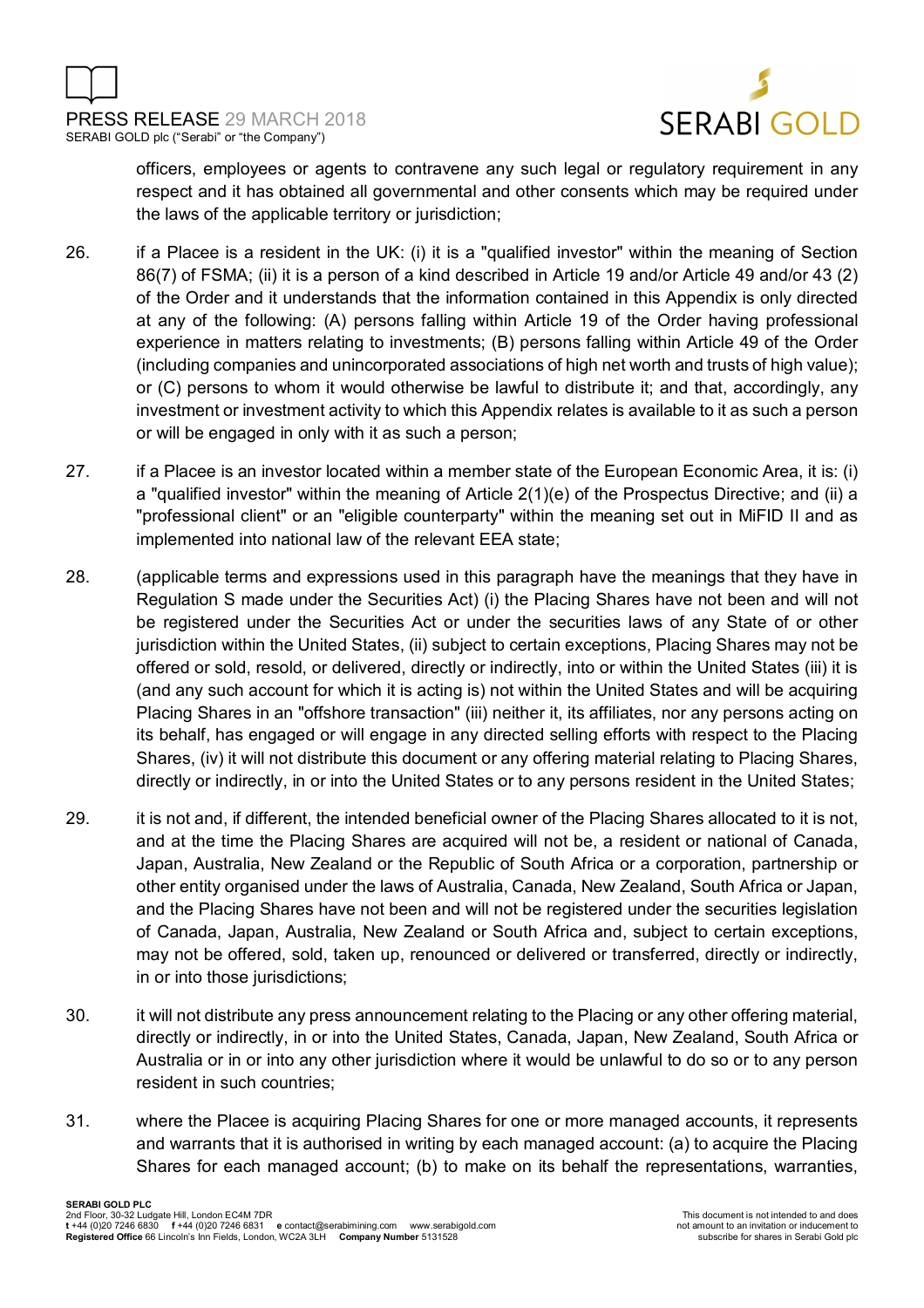

acknowledgments, undertakings and agreements in this Appendix; and (c) to receive on its behalf any investment letter relating to the Placing in the form provided to it by Peel Hunt;

- 32. it acknowledges that Peel Hunt may (at its absolute discretion) satisfy its obligations to procure Placees by itself agreeing to become a Placee in respect of some or all of the Placing Shares or by nominating any other Peel Hunt Person or any person associated with any Peel Hunt Person to do so;
- 33. it understands that time is of the essence as regards its obligations under this Appendix;
- 34. each right or remedy of the Company or Peel Hunt provided for in this Appendix is in addition to any other right or remedy which is available to such person and the exercise of any such right or remedy in whole or in part will not preclude the subsequent exercise of any such right or remedy;
- 35. any document that is to be sent to it in connection with the Placing will be sent at its risk and may be sent to it at any address provided by it to Peel Hunt;
- 36. nothing in this Appendix will exclude any liability of any person (i) for any contents of the Announcement as a result of such person being responsible for such contents pursuant to the AIM Rules for Companies, MAR or applicable law or (ii) for fraud on its part, and all times and dates in this Appendix are subject to amendment at the discretion of Peel Hunt except that in no circumstances will the date scheduled for Admission be later than the Long Stop Date;
- 37. none of its rights or obligations in respect of the Placing is conditional on any other person agreeing to be allotted any Placing Shares under the Placing and no failure by any other Placee to meet any of its obligations in respect of the Placing will affect any of its obligations in respect of the Placing;
- 38. it will indemnify on an after tax basis and hold the Company and Peel Hunt and their respective affiliates harmless from any and all costs, claims, liabilities and expenses (including legal fees and expenses) arising out of or in connection with any breach of the representations, warranties, acknowledgements, agreements and undertakings in this appendix and further agrees that the provisions of this appendix shall survive after completion of the Placing;
- 39. Peel Hunt does not have any duty to it similar or comparable to rules of "best execution", "suitability" and "risk warnings" as set out in the Conduct of Business Sourcebook of the FCA;
- 40. if acting as a "distributor" (for the purposes of the MiFID II Product Governance Requirements):
	- it acknowledges that the Target Market Assessment undertaken by Peel Hunt does not constitute: (a) an assessment of suitability or appropriateness for the purposes of MiFID II; or (b) a recommendation to any investor or group of investors to invest in, or purchase, or take any other action whatsoever with respect to the Placing Shares, and each distributor is responsible for undertaking its own target market assessment in respect of the Placing Shares and determining appropriate distribution channels;
	- (d) notwithstanding any Target Market Assessment undertaken by Peel Hunt, it confirms that it has satisfied itself as to the appropriate knowledge, experience, financial situation, risk tolerance and objectives and needs of the investors to whom it plans to distribute the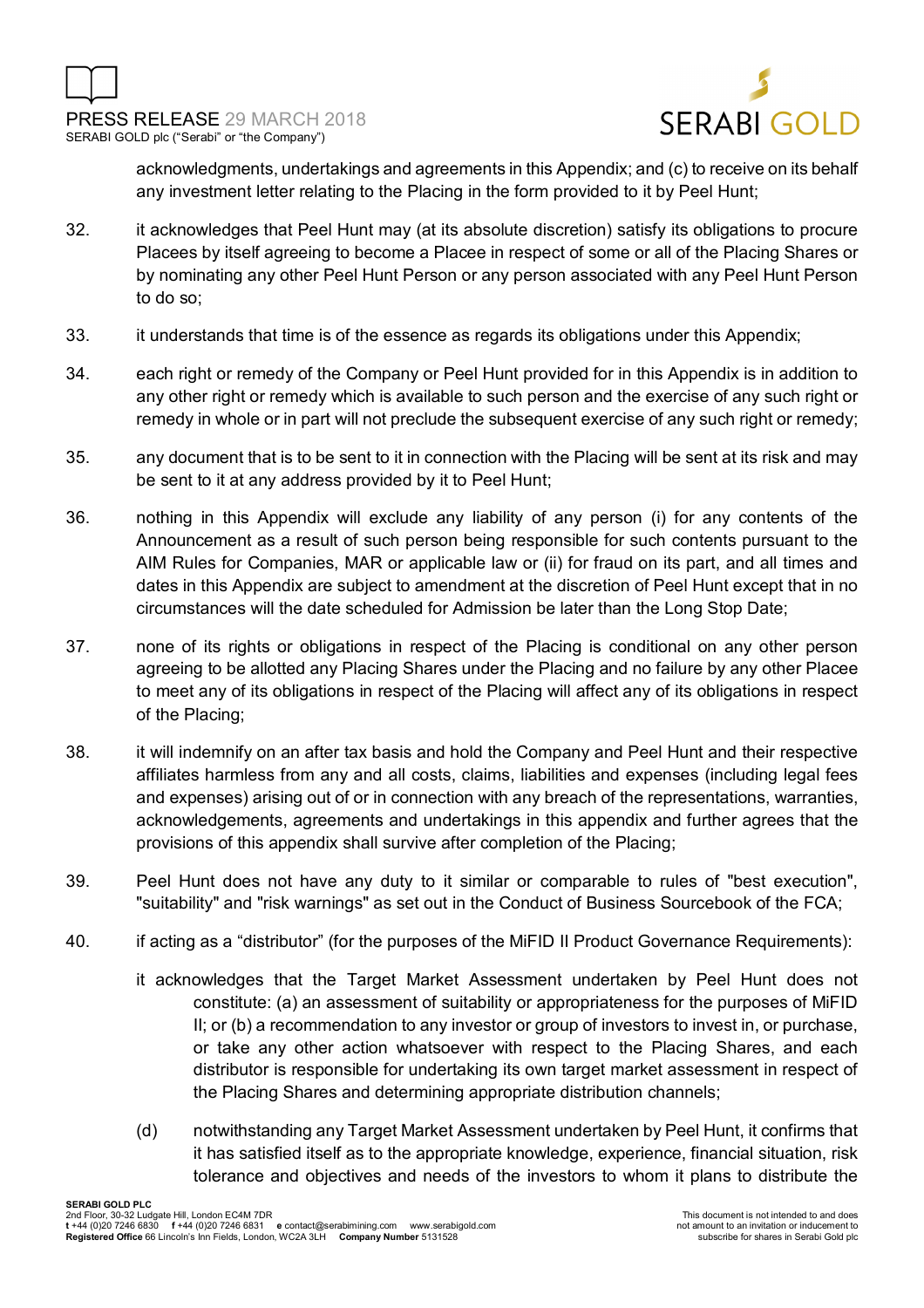

Placing Shares and that it has considered the compatibility of the risk/reward profile of such Placing Shares with the end target market;

- (e) it acknowledges that the price of the Placing Shares may decline and investors could lose all or part of their investment; the Placing Shares offer no guaranteed income and no capital protection; and an investment in the Placing Shares is compatible only with investors who do not need a guaranteed income or capital protection, who (either alone or in conjunction with an appropriate financial or other adviser) are capable of evaluating the merits and risks of such an investment and who have sufficient resources to be able to bear any losses that may result therefrom.
- 41. it accepts that it is not relying on Peel Hunt to advise whether or not the Placing Shares are in any way a suitable investment for it;
- 42. it irrevocably appoints any director or employee of Peel Hunt as its agent for the purpose of executing and delivering to the Company and/or its registrars any document on its behalf necessary to enable it to be registered as the holder of the Placing Shares being issued to it;
- 43. it is not presently acting in concert, as defined in the City Code on Takeovers and Mergers, with any existing shareholder or other Placee;
- 44. each right or remedy of the Company and Peel Hunt provided for in this Appendix is in addition to any other right or remedy which is available to such person and the exercise of any such right or remedy in whole or in part shall not preclude the subsequent exercise of any such right or remedy;
- 45. none of its rights or obligations in respect of the Placing is conditional on any other person agreeing to acquire any Placing Shares under the Placing and no failure by any other Placee to meet any of its obligations in respect of the Placing shall affect any of its obligations in respect of the Placing;
- 46. Peel Hunt does not owe any fiduciary or other duties to any Placee in respect of any representations, warranties, undertakings or indemnities in the Placing Agreement; and
- 47. the Placee agrees that the Company and Peel Hunt and others will rely upon the truth and accuracy of the foregoing conformations, representations, warranties, acknowledgements undertakings and agreements which are given by each Placee (or persons acting on their behalf) to Peel Hunt and the Company and are irrevocable.

#### **Entire Agreement**

The terms set out in this Announcement (including the Appendix) and the allocation of Placing Shares (including the subscription amount payable) as confirmed to a Placee, constitute the entire agreement to the terms of the Placing and a Placee's participation in the Placing to the exclusion of prior representations, understandings and agreements between them. Any variation of such terms must be in writing.